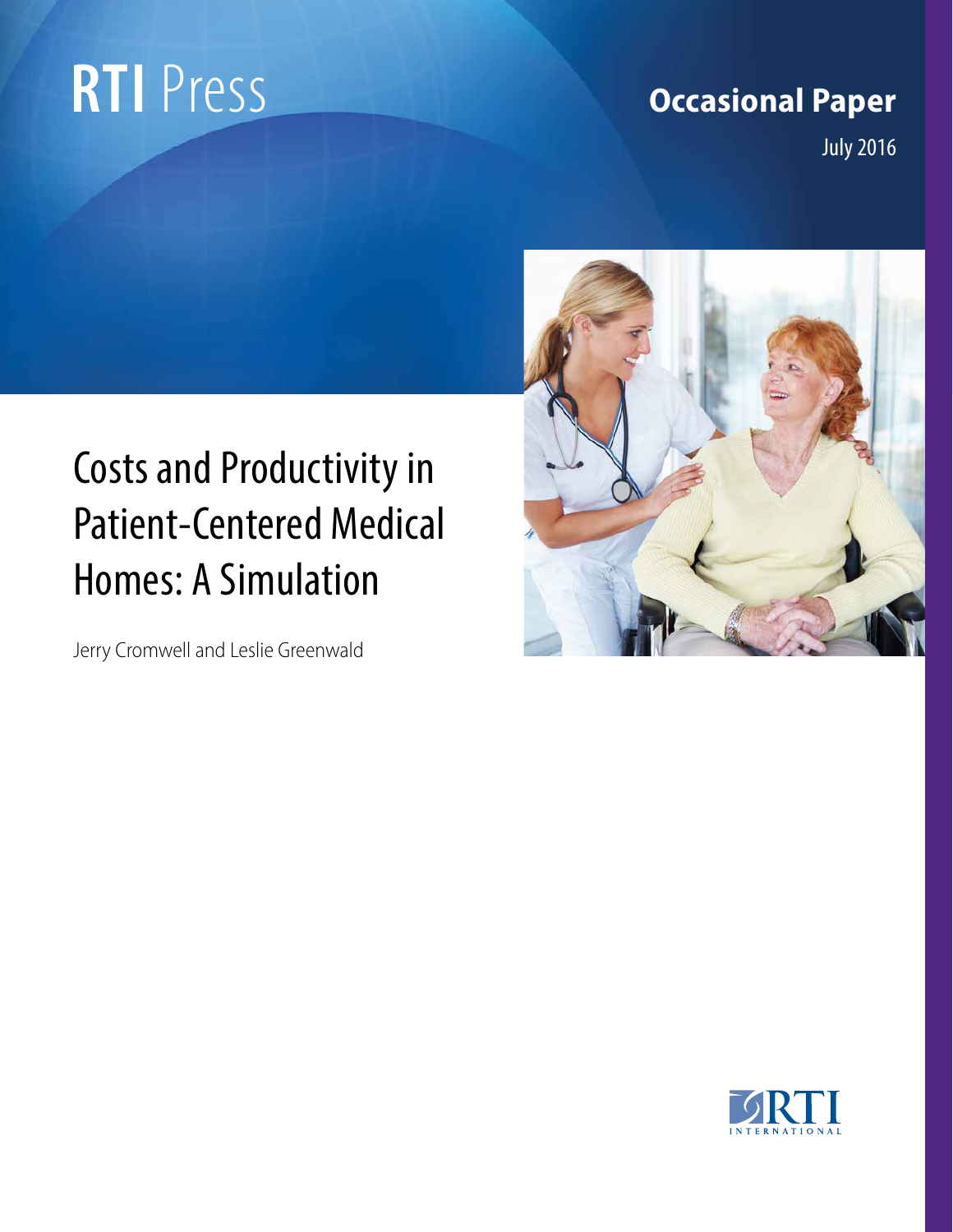RTI Press publication OP-0028-1607

This PDF document was made available from www.rti.org as a public service of RTI International. More information about RTI Press can be found at http://www.rti.org/rtipress.

RTI International is an independent, nonprofit research organization dedicated to improving the human condition by turning knowledge into practice. The RTI Press mission is to disseminate information about RTI research, analytic tools, and technical expertise to a national and international audience. RTI Press publications are peerreviewed by at least two independent substantive experts and one or more Press editors.

#### **Suggested Citation**

Cromwell, J. and Greenwald, L. (2016). *Costs and Productivity in Patient-Centered Medical Homes: A Simulation* No. OP-0028-1607. Research Triangle Park, NC: RTI Press. http://dx.doi.org/10.3768/rtipress.2016.op.0028.1607

This publication is part of the RTI Research Report series. Occasional Papers are scholarly essays on policy, methods, or other topics relevant to RTI areas of research or technical focus.

RTI International 3040 East Cornwallis Road PO Box 12194 Research Triangle Park, NC 27709-2194 USA

Tel: +1.919.541.6000 E-mail: rtipress@rti.org Website: www.rti.org

©2016 RTI International. All rights reserved. Credit must be provided to the author and source of the publication when the content is quoted. No part of this publication may be reproduced in any form by any electronic or mechanical means without permission in writing from the publisher. RTI International is a registered trademark and a trade name of Research Triangle Institute.

**http://dx.doi.org/10.3768/rtipress.2016.op.0028.1606 www.rti.org/rtipress**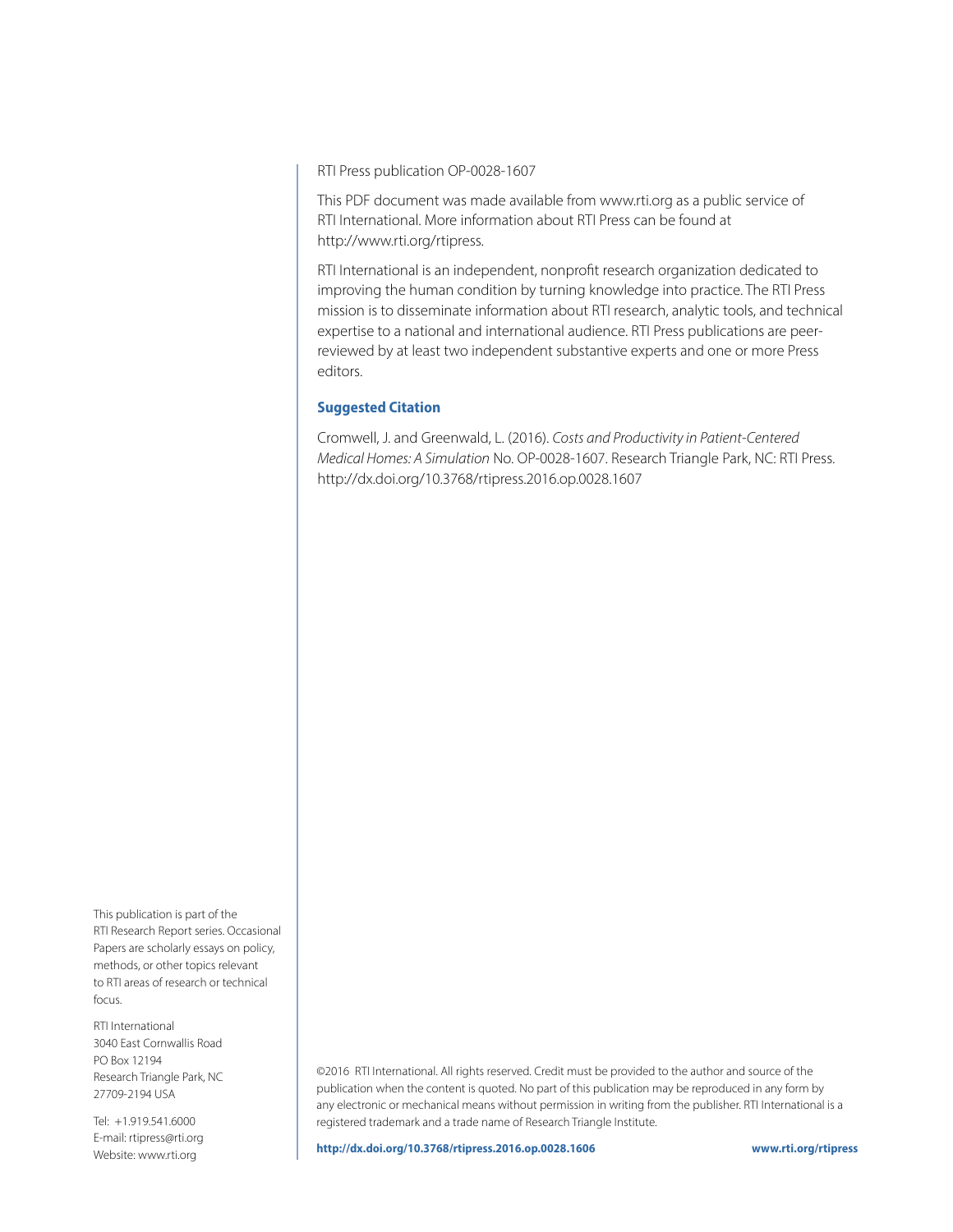| <b>Contents</b> |  |  |  |  |
|-----------------|--|--|--|--|
|                 |  |  |  |  |

| <b>About the Authors</b>                                                         | i  |
|----------------------------------------------------------------------------------|----|
| Acknowledgments                                                                  | ii |
| <b>Abstract</b>                                                                  | ii |
| <b>Introduction</b>                                                              | 1  |
| <b>Simulation Model Structure</b>                                                | 2  |
| <b>Minimally Detectable Savings</b>                                              | 3  |
| <b>Patient Utilization</b>                                                       | 4  |
| <b>Staff Care Coordination Time and Profits</b>                                  | 4  |
| <b>Care Coordination Productivity</b>                                            | 6  |
| <b>Simulation Parameters and Data Sources</b>                                    | 7  |
| <b>Results</b>                                                                   | 7  |
| <b>Minimally Detectable Savings</b>                                              | 7  |
| <b>Required Utilization Reductions</b>                                           | 8  |
| <b>Physician and Nurse Care Coordination Time</b>                                | 10 |
| Care Coordination Productivity Resulting From Providing Fewer<br><b>Services</b> | 12 |
| <b>Discussion</b>                                                                | 14 |
| <b>Limitations</b>                                                               | 15 |
| <b>References</b>                                                                | 16 |
| <b>Appendix. Calculation of PCMH Information</b><br><b>Technology (IT) Costs</b> | 19 |

#### **About the Authors**

**Jerry Cromwell**, PhD, is an RTI Senior Fellow in Health Economics and a Lecturer in the University of Massachusetts-Boston College of Nursing.

**Leslie Greenwald**, PhD, is a Principal Scientist in RTI International's Division for Health Services and Social Policy.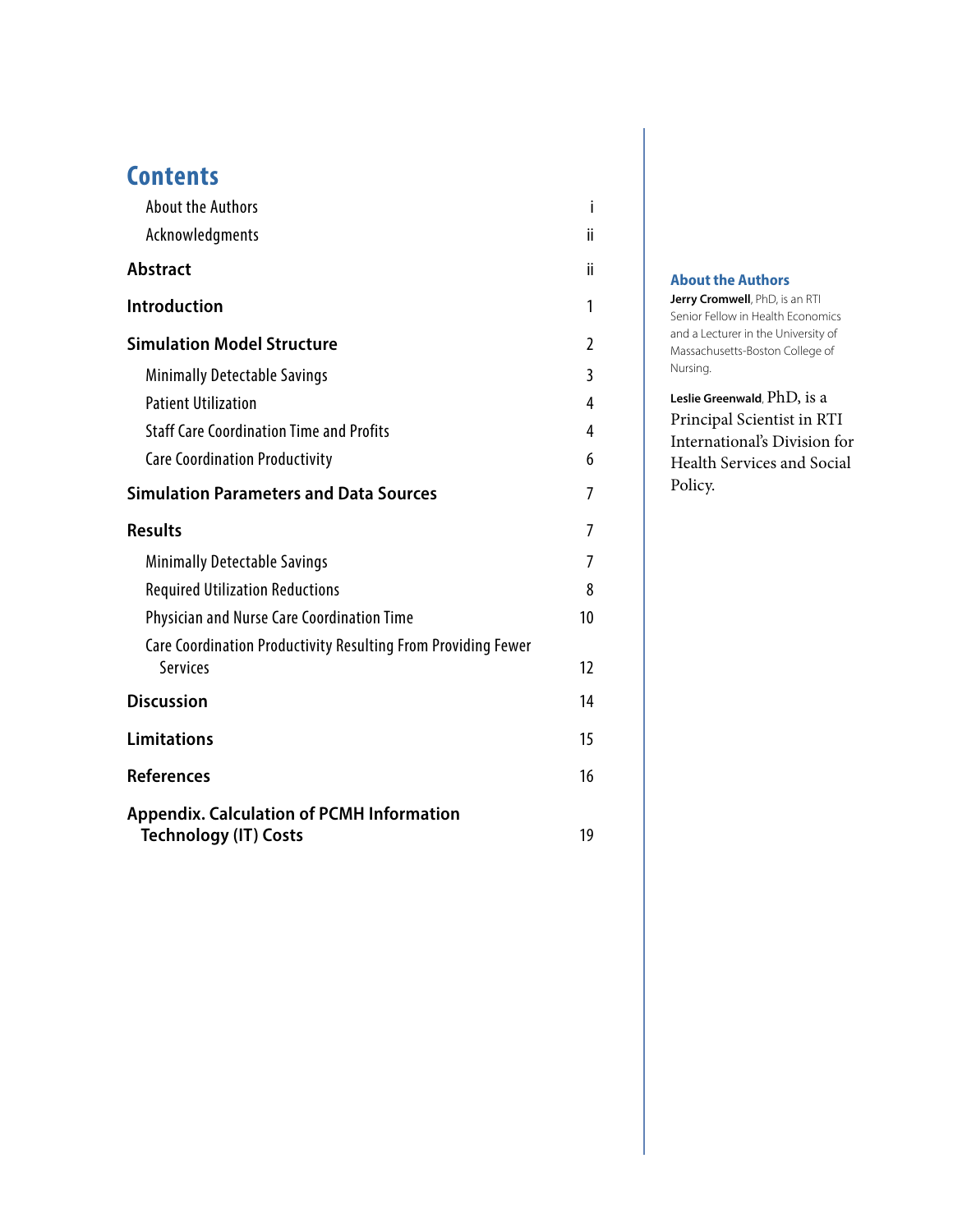#### <span id="page-3-0"></span>**Acknowledgments**

Funding for the research this monograph is based on came from the Centers for Medicare & Medicaid Services Evaluation of Medicare Medical Home Demonstration, Contract No. 500-2005-00029I.

In addition, we would like to acknowledge several individuals who provided initial guidance and subsequent review and comment on the paper. Suzanne Wensky, our CMS Project Officer, provided valuable insights on our earlier drafts. Steve Zuckerman provided important background information on patientcentered medical homes costs and care transformation. Nonetheless, we remain solely responsible for the final content of the paper.

#### Abstract

To address the fragmentation and discontinuities in health care, patient-centered medical homes (PCMHs) provide additional care coordination services for an extra management fee with the goal of saving private and public insurers money while improving the quality of care. Because empirical evidence showing PCMH financial success is unavailable, we use claims data from 312 PCMHs and a matched set of comparison practices to simulate the required reductions in hospital admissions, readmissions, and other services necessary to achieve statistically detectable savings thresholds. We also determine staff coordination time and productivity levels necessary to result in detectable savings. Our results indicate that PCMHs will have to generate annual savings between 3 percent and 30 percent depending upon the underlying cost variation per beneficiary, number of demonstration practices, and the extent of beneficiary clustering within practices. Eliminating all readmissions or most non-hospital services alone will not achieve required savings, even in larger initiatives. In order to be cost-effective, additional physician and nurse time coordinating care will have to be quite productive in reducing costly health services. If so, this likely will result in substantial profits for highly productive PCMHs.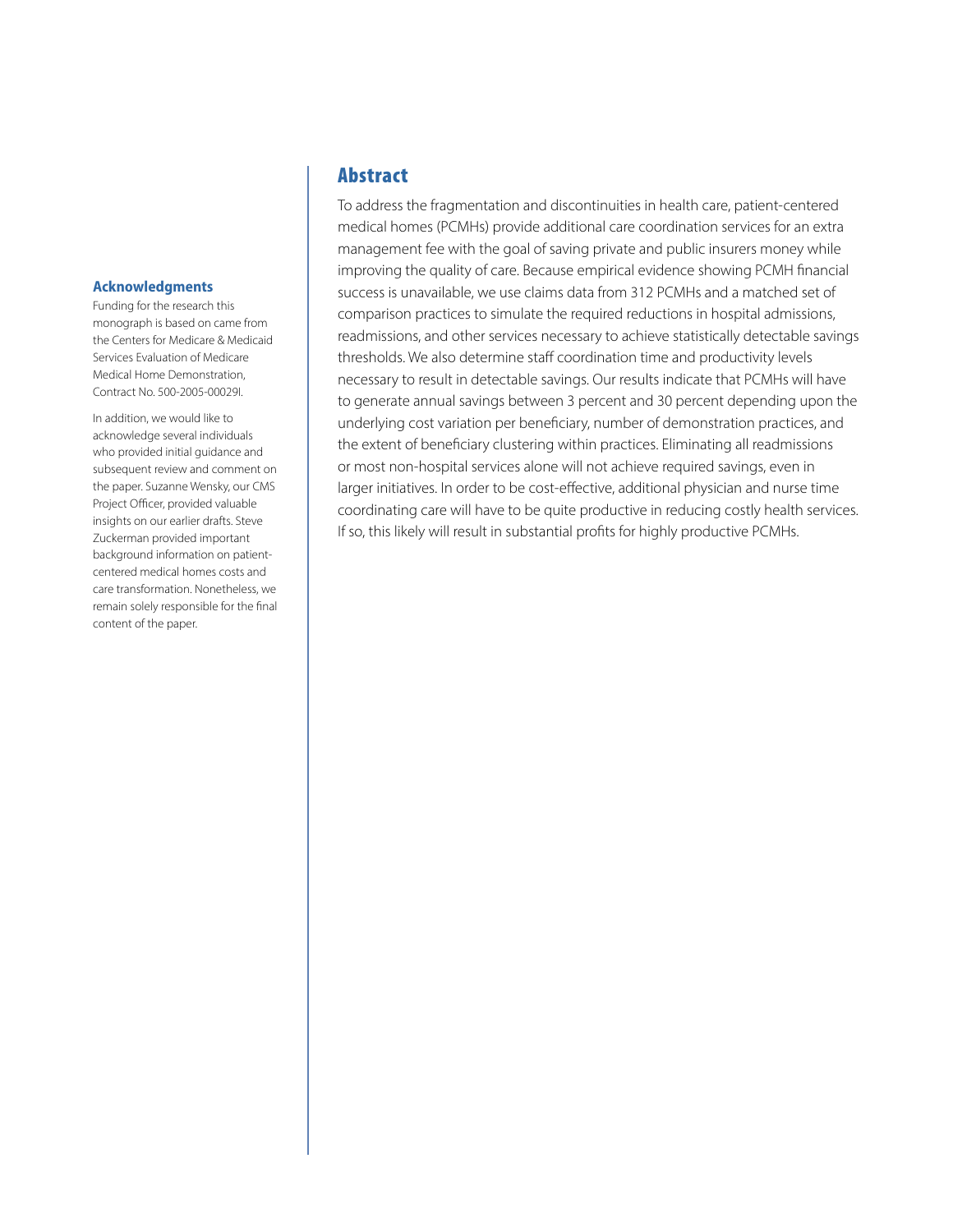#### <span id="page-4-0"></span>Introduction

State and federal policy makers and private insurers have a growing interest in the cost savings and quality gains that might be achieved through patientcentered medical homes (PCMHs). An extensive literature exists on the PCMH model of care and the need to improve continuity and care coordination in a fee-for-service (FFS) health care system (AOA, 2007; Barr, 2008; Kilo & Wasson, 2010; Glasgow, Orleans, & Wagner, 2001; Wagner, 1998; Wagner, Austin, & Davis, 2001). The evidence for cost savings and quality improvements in PCMHs is growing but is still limited in certain ways (Jaen et al., 2010; O'Malley, Peikes, & Ginsburg, 2008; Peikes et al., 2012).

A number of Medicare initiatives and evaluations are underway to test the effects of PCMH initiatives that pay enhanced fees or shared savings to transform primary care practices into PCMHs. Many earlier evaluations were of small, localized pilot programs, which raises questions about their replicability and generalizability to other locations and time periods (Peikes, Chen, Schore, & Brown, 2009; Kautter, Pope, Trisolini, & Grund, 2007; McCall, 2012).

With Affordable Care Act funding, six much larger Centers for Medicare & Medicaid Services (CMS) demonstrations are underway, with CMS evaluators studying primary care responses to various payment incentives: Primary Care Redesign (PCR); Federally Qualified Health Centers (FQHCs); Independence at Home (IAH); Multi-Payer Advanced Primary Care Practice; State Innovation Models (SIMs); and the Comprehensive Primary Care (CPC) Initiative.

Evaluators are trying to determine whether reduced utilization of costly hospital and other services can both reduce expenditures and improve Medicare beneficiaries' quality of care. "Success" for these programs is based on standard levels of statistical significance, which raises a thorny question for policy makers: Can care coordination and other activities in demonstration PCMHs reduce utilization enough to generate statistically significant savings that at least pay back monthly fees or any savings shared with

CMS? More specifically, what reductions in utilization and expenditures likely will be required by PCMHs to produce statistically significant, minimally detectable savings? Policy makers are also interested in what PCMH staff resources and productivity levels are necessary for success.

To address these questions, we developed a simulation model of the minimally detectable savings per beneficiary (MDS\$) and associated reductions in utilization required to be considered statistically significant. In writing this paper, we have four goals:

- 1. Determine the MDS\$ that needs to be achieved under certain conditions to ensure that a PCMH initiative's success was not due to chance.
- 2. Quantify the reductions in utilization of selected services necessary to achieve these MDS\$ thresholds.
- 3. Determine the levels and costs of physician and nurse care coordination inputs that could be purchased if MDS\$ are achieved.
- 4. Assess the reasonableness of productivity gains from physician and nurse care coordination time that would be required to achieve savings.

Our simulation focuses on the Medicare fee-forservice population, but the model can also be applied to other insurers.

The paper begins with a detailed presentation of the simulation's algorithmic structure, including the key simulation parameters and data sources. In line with our goals, we present results in four sections:

- minimally detectable savings
- required utilization reductions
- physician and nurse care coordination time
- care coordination productivity resulting from providing fewer services.

We conclude with a discussion of policy implications and methodological limitations.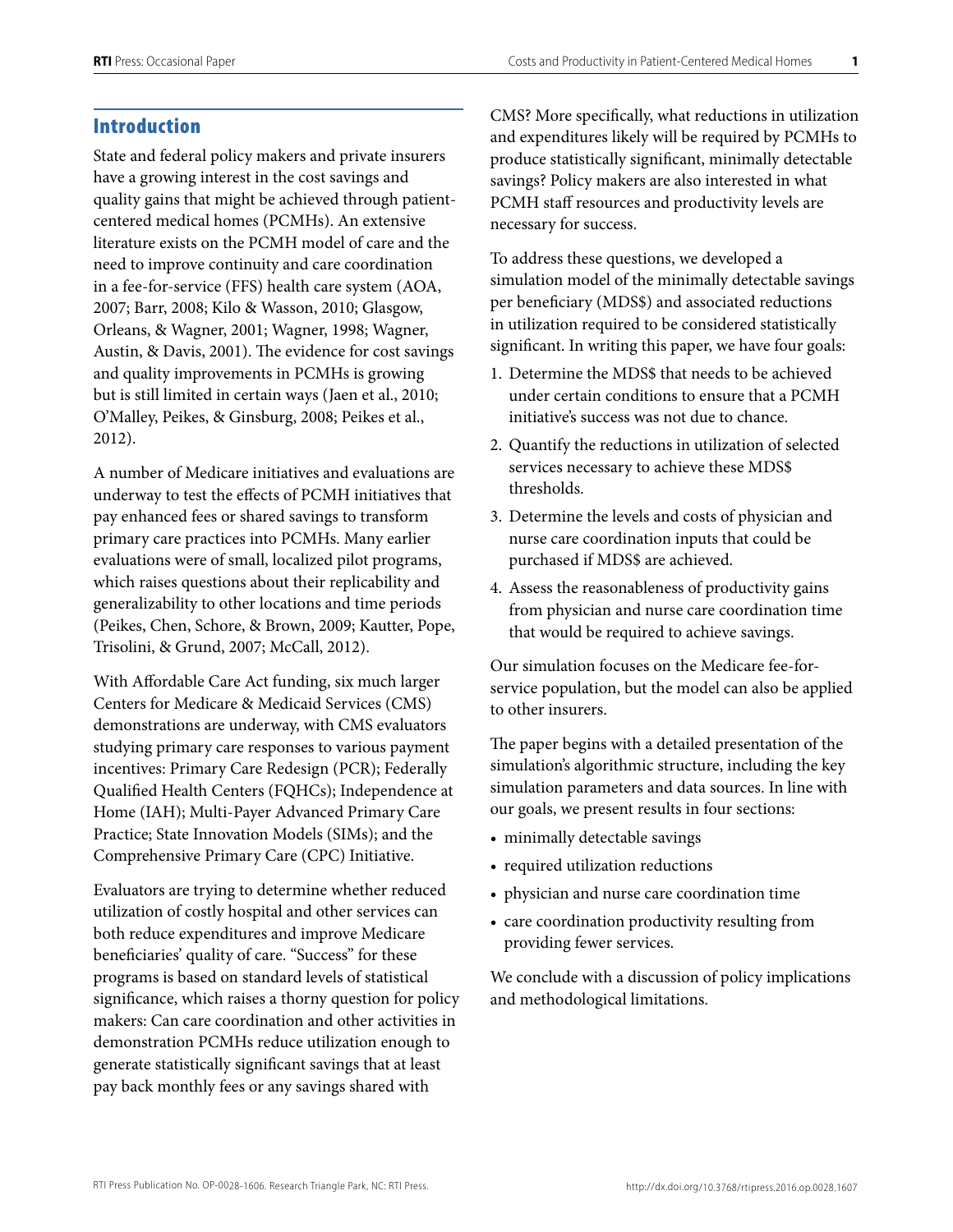#### <span id="page-5-0"></span>Simulation Model Structure

The simulation model is based on the following premises:

- Medicare will compensate practices for providing care coordination services with a per-beneficiaryper-month (PBPM) fee or through a shared savings arrangement. $<sup>1</sup>$ </sup>
- Medicare will allow PCMHs to retain all of their extra fees if they achieve their minimally detectable savings.
- Minimally detectable savings depends on the variation in monthly beneficiary expenditures, the number of included PCMHs, and the level of statistical confidence required.
- Medicare will not continue to pay fees or share any savings from lower spending if they are not offset by statistically significant reductions in expenditures from more efficient use of health care services.2
- <sup>1</sup> The simulation model applies equally to monthly fees or shared savings payment arrangements.
- 2 Previous CMS demonstrations have generally required pilot initiatives to demonstrate statistically significant savings to be eligible for expansion. Section 3021 of the 2010 Affordable Care Act grants the Secretary of Health and Human Services the authority to expand a pilot initiative to a national program if it "improve[s] the quality of patient care without increasing spending" (Sec 3021(c)(1)(B)).

The model has four domains: (1) minimally detectable savings, (2) patient utilization, (3) staff care coordination time, and (4) care coordination productivity. As shown in Figure 1, the model is driven by the size of minimally detectable savings (MDS\$), which is determined by the reduction in costs a practice must achieve to meet a predetermined statistical level of confidence. To meet this savings goal, a practice must reduce the expenditureweighted average number of services provided per beneficiary. The amount of savings achieved depends on the types, costs, quantities, and mix of health care services reduced. For example, reducing hospital admissions saves far more money than reducing utilization of most other health care services, as we show later. A practice can use the fees paid by Medicare for generating savings by investing them in more care coordination activities and staff time.

We model two staffing scenarios in our simulation. In the first, the practice could spend all its savings on extra coordination time and "break even" with more staff but end up with no profits from the investment. Under the second simulation scenario, the practice may limit its investment in staff time given availability constraints; we refer to this as the "feasible" scenario. Under both scenarios we assume that the practice has reduced utilization sufficiently to achieve its minimal savings target.



**Figure 1. Schematic of medical home simulation model**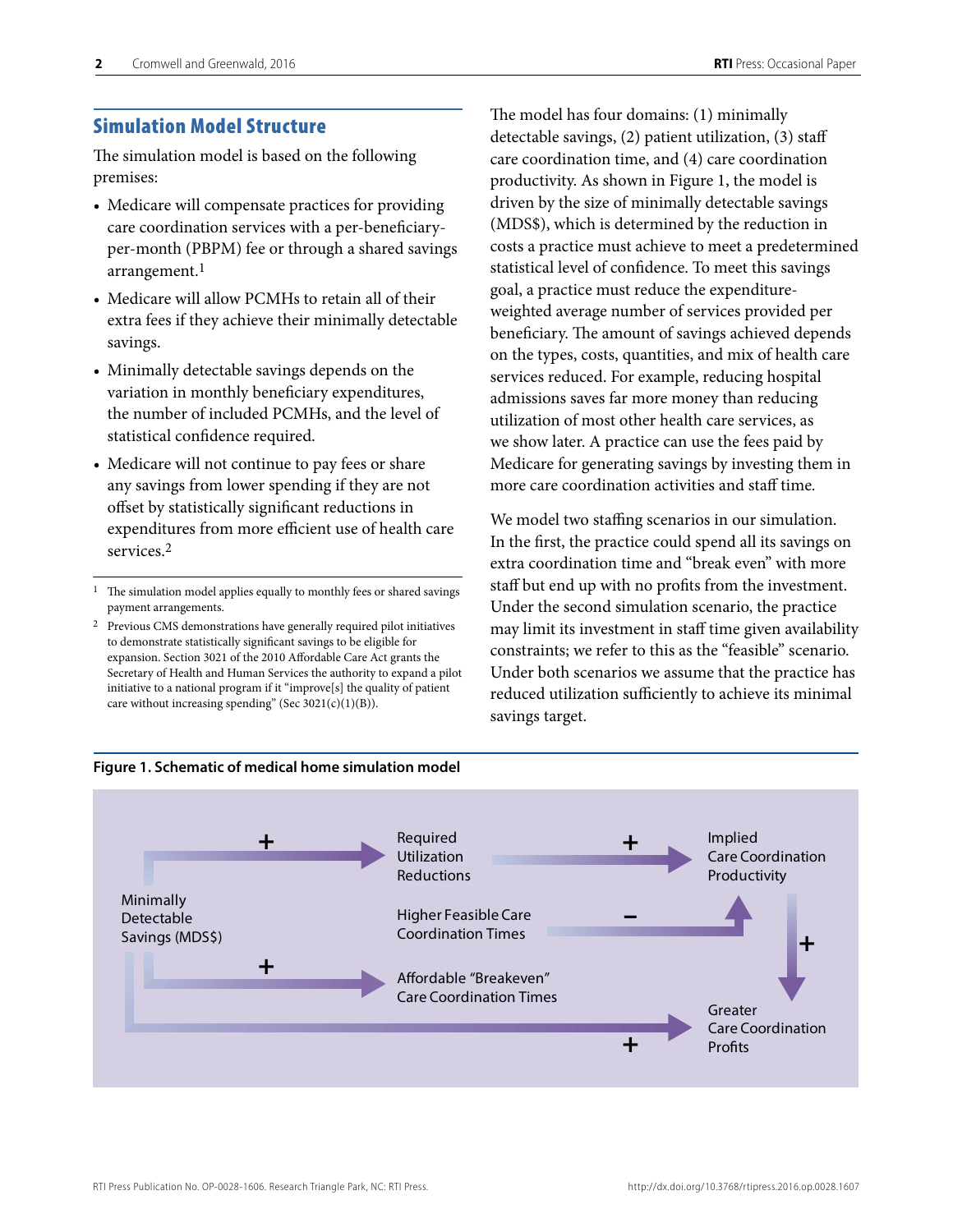<span id="page-6-0"></span>Together with required utilization reductions, the extra care coordination time spent per beneficiary is associated with an implied increase in staff care coordination productivity, which could be thought of as avoided beneficiary health services per extra staff hour. Enhanced staff productivity, along with the extra fees the practice receives when it achieves MDS\$, produces the profits, if any, from coordination services. These profits augment those generated from billing for patient services under the usual fee-forservice payment system. The following sections discuss the four domains of the simulation model.

#### **Minimally Detectable Savings**

MDS\$ in dollar terms is the product of the minimum required reduction in expenditures in percentage terms, MDE%, times the per beneficiary per month (quarter, year) expenditures in a previously matched comparison group. This percentage usually is derived from a difference-in-differences regression model using individuals as the unit of observation (Imbens & Wooldridge, 2009; Cromwell & Smith, 2011).

Because the analytic units are hierarchically identified within a preselected set of participating PCMHs, the resulting clustering gives a false impression of the truly independent degrees of freedom in the regression, which can be many fewer. As shown in equation 1, adjustments for clustering and the underlying variation in beneficiary expenditures interact in a complex way to produce the required expenditure reduction percentage (taken from Bloom, 2005, as modified in Peikes, Dale, Lundquist, & Genevro, 2011, p. 31):3

$$
MDE\% = CV \cdot sqrt(1 - R^2) \cdot M_{H-2}
$$
\n
$$
\cdot sqrt[1/P(1 - P)] \cdot sqrt\{(1/H)
$$
\n
$$
\cdot [ICC/(1 - ICC) + (1/B)] \}
$$
\n(1)

The minimally detectable percentage requirement in equation 1 begins with the coefficient of variation (CV), which is the underlying variation in beneficiary expenditures divided by the overall comparison group beneficiary mean expenditure per month

(quarter, year). This puts the variation in percentage terms. Next, the CV is scaled downward by the square root of  $(1 - R^2)$  to account for a vector of regression patient and practice characteristics that increases the model's explanatory power and reduces unexplained variation. For example, if  $CV = 1.5$ and the regression model explains 25 percent of the variation in beneficiary expenditures, then the adjusted CV =  $1.5 \cdot \sqrt{\text{sqrt}}(1 - R^2) = 1.125$ . H represents the number of practices, and B represents the average number of beneficiaries per practice.

The M<sub>H-2</sub> term (=  $t_{\alpha}$  +  $t_{1-\beta}$ ) based on *t*-tests raises the standard error and savings percentage and ensures that a true PCMH savings effect will avoid both a Type I error of accepting false savings  $(t_{\alpha})$  and a Type II error of rejecting true savings  $(t_{1-\beta})$  (Bloom, 2005, p. 129). In all simulations, we use a one-tailed *t*-test with  $\alpha$  = .05, with  $(1 - \beta)$  = 80 percent power following Bloom's (2005, p. 130) argument that "it usually makes sense to support a program only if it produces beneficial effects." The  $M_{H-2}$  adjustment is  $2.5(1.65 + .85)$ , which more than doubles required savings.

The regression-based savings estimate has a standard error that is sensitive to the relative size of the intervention and comparison groups. In the simulation, we assume equal numbers of practices (H) in both groups for a total H overall. This requires setting the proportion of all practices in one group P equal to 0.50 and adjusting the MDE% by the sqrt $[1/P(1 - P)]$  equal to 2.

The last two elements in equation 1, (1/H) • [ICC/  $(1 - ICC) + (1/B)$ ], adjust for the variance bias inherent in clustered sampling using beneficiaries instead of practices as the unit of analysis. The interclass correlation coefficient (ICC) is the ratio of the between-practice variance to the total cost variance in the entire sample of beneficiaries.

<sup>&</sup>lt;sup>3</sup> The complete MDE% adjustment for clustering also includes a multiplicative, square root term  $[1 + 1/(H \cdot B - 4)]$ , which produces an upward adjustment in required savings when including beneficiaryspecific covariates in the regression model. It is trivial for any reasonably sized sample and can be set equal to 1.0.

<sup>4</sup> It seems unreasonable in "social" experiments, as opposed to clinical trials, to require estimates of financial success to be true 97.5 percent of the time (i.e.,  $\alpha$  = 0.025) given the lack of complete control over the intervention, its environment, and available data sources. It seems unreasonable to reject a demonstration "success" from demonstrable quality improvements only if positive savings estimates could have occurred by chance only 2.5 percent of the time.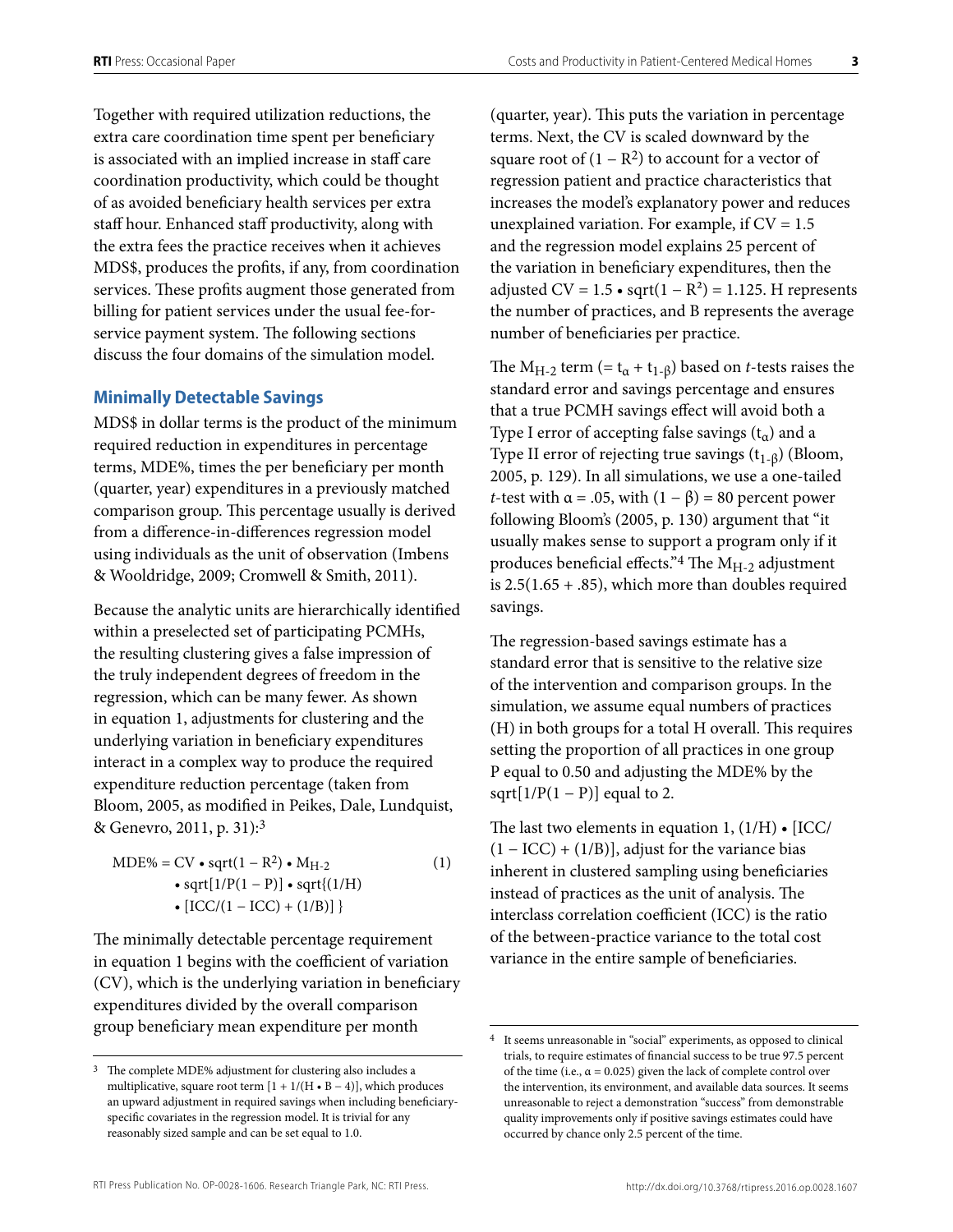<span id="page-7-0"></span>When all between-practice mean expenditures per beneficiary are alike, then  $ICC = 0$ , and no variance bias exists in selecting beneficiaries within practices. If mean expenditures differed among practices, even after controlling for beneficiary characteristics, then it clearly made a difference which practices were actually selected for study. The ICC is a measure of strength of the "unique nature" of the analytic samples and their generalizability to other practices. Sample ICCs greater than zero raise the MDE% in recognition of one or more unique practice characteristics.5

A crucial policy conclusion from the upward ICC adjustment is that increasing the number of practices reduces the required level of savings considerably more than increasing the number of beneficiaries in each practice does. The relative effects of adding one entire practice to the initiative versus one more beneficiary to each practice can be evaluated by taking the derivative of MDE% with respect to H (the number of homes) and B (the average number of beneficiaries per practice) and forming the ratio of the two:

 $[dMDE\% / dH]$  //  $[dMDE\% / dB]$  (2)  $= (B<sup>2</sup>/H) [ICC/(1 – ICC) + 1/B].$ 

For ICC = 0,  $H = 50$ , and B = 400, the addition of another practice has eight times the effect on the MDE% that adding one more beneficiary to each of 50 practices would have. The relative effectiveness of adding practices over beneficiaries rises to 90-to-1 when  $ICC = 0.025$ . The advantage of adding practices versus adding beneficiaries comes from the baseline ratio of practices to beneficiaries being so low (50 to 400). Peikes et al. (2011) provides extensive simulations of the tradeoff between more beneficiaries and practices in reducing threshold savings.

If a Medicare PCMH met its overall required savings percentage, then we assume that the practice would receive all savings or be allowed to retain all coordination fees it had received. In actual practice,

the Medicare program also requires that practices meet predetermined quality performance criteria. Failure to meet one or more criteria could result in a substantial reduction in the savings shared with a practice. In all simulations, we assume that the practice meets all quality requirements and savings are allocated equally on a per-physician basis.

#### **Patient Utilization**

Reducing utilization of health services is the primary way that PCMHs can achieve their savings requirement (Linden, 2006). Equation 3 simulates the average reduction in utilization of service *s* (e.g., hospitalizations) that is required per intervention beneficiary to achieve MDS\$:

$$
\Delta U_s = -S_s[(MDS\bullet B)/CST_s)]\tag{3}
$$

where

- $\Delta U_s$  = the required reduction in utilization of service *s* to achieve detectable savings;
	- $S_s$  = the assumed share (proportion) of MDS\$ generated through reductions in utilization of service *s*; and
- $\text{CST}_s$  = the average cost of service *s*.

For example, if all savings come from a reduction in the number of hospitalizations,  $S = 1$ , and MDS\$  $= $100, B = 400, and CST = $10,000, then the PCMH$ must reduce admissions by 4 per beneficiary-month.

Required reductions in the simulation can come from a single source, such as hospital admissions, in which case  $S_s = 1.0$ , or from two or more types of services, each with  $S_s < 1.0$  and summing to 1.0.

#### **Staff Care Coordination Time and Profits**

We simulated the number of minutes that physicians  $(g = 1)$  and nurses  $(g = 2)$  provide care coordination services to a beneficiary (CCMIN*g*) under the feasible scenario and under a break-even staffing scenario.

**Scenario 1: Feasible (Predetermined) Coordination Staffing Levels.** Unfortunately, to our knowledge there are no verified estimates of actual care coordination times in a sample of PCMHs. Therefore, in our baseline simulation we have assumed that a Medicare beneficiary needing care coordination

<sup>5</sup> The cluster effect multiplier (CEM), or ratio of the clustered to unclustered standard error, is equal to the sqrt ${1 + \text{ICC(B-1)}},$  where  $ICC = intraclass correlation coefficient and B = the average number of$ beneficiaries per practice (Bloom, 2005, p. 126). If B = 400 and ICC = 0.025, then CEM = 3.31.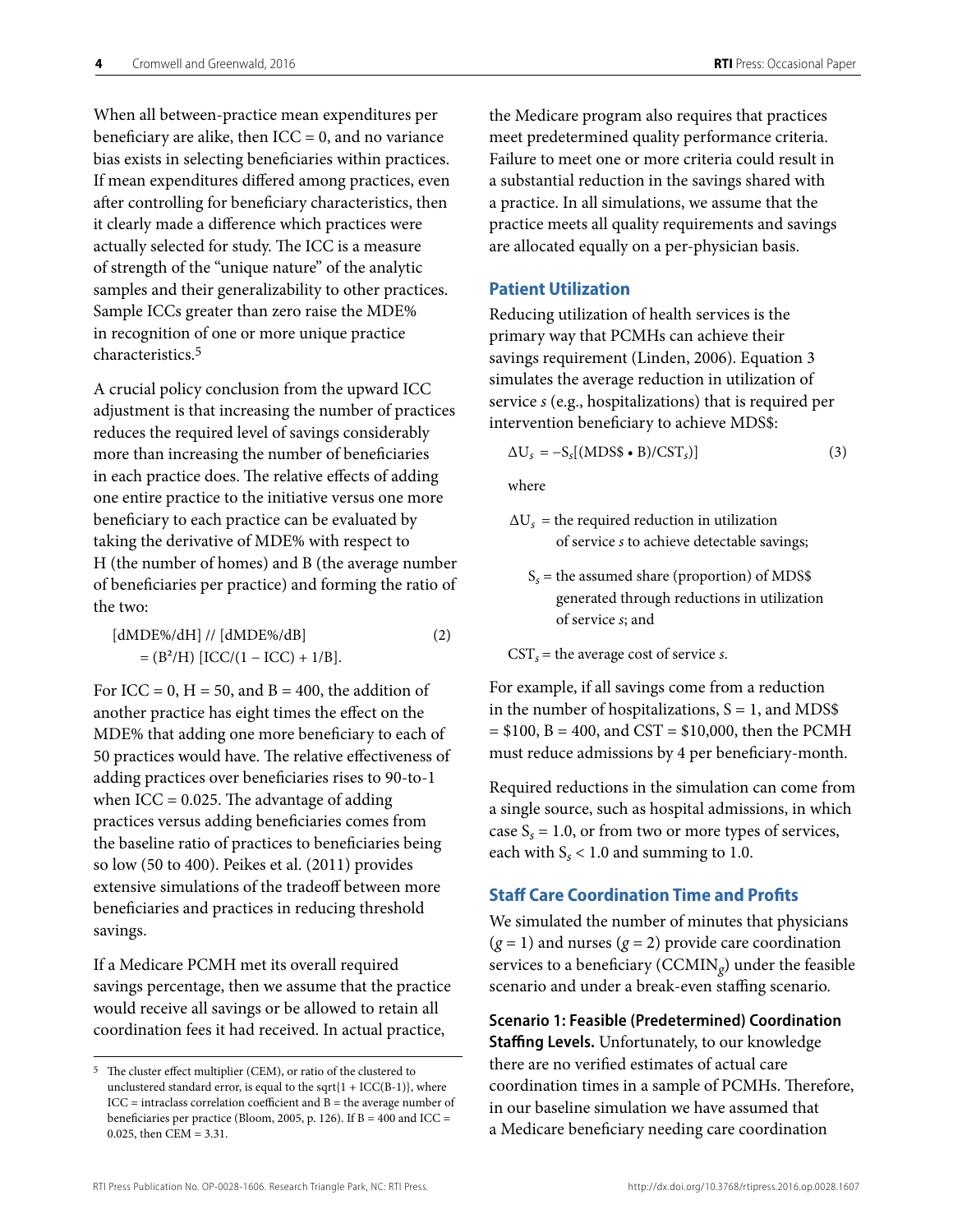services uses 45 (predetermined) minutes per month of physician time (CCMIN<sub>MD</sub>) and 120 minutes of nurse time (CCMIN<sub>RN</sub>), on average, in 2 out of 12 months (see Table 1).<sup>6</sup> We also assumed that each physician in a practice has an annual caseload of

6 Many PCMHs may already be providing additional, unreimbursed care coordination services that save insurers money. Zuckerman and colleagues (October 2009) did not find evidence of additional costs incurred at higher levels of PCMH services.

#### **Table 1. Medicare baseline simulation parameters**

| <b>Demonstration Practice Characteristics</b> |       |
|-----------------------------------------------|-------|
| MDs/practice                                  |       |
| RNs/practice                                  |       |
| % savings kept by Medicare $(y)$              | 0     |
| Yearly unique patients/MD <sup>a</sup>        | 2,400 |
| % Medicare beneficiaries                      | 0.333 |
| % beneficiaries assigned                      | 0.5   |
| Net beneficiaries assigned (B)                | 400   |

| Labor                                       | <b>MD<sub>p</sub></b> | <b>RNb</b> |
|---------------------------------------------|-----------------------|------------|
| Total hours worked/week                     | 54                    | 40         |
| Total weeks worked/year                     | 47                    | 48         |
| Staff hourly wages (W)                      | \$95.97               | \$33.91    |
| Staff minutes/care coordination beneficiary | 45                    | 120        |

| <b>Statistics</b>                           |      |
|---------------------------------------------|------|
| Number of demonstration homes practices (H) | 100  |
| % homes in study group (P)                  | 0.5  |
| R <sup>2</sup>                              | 0.25 |
| Significance (one-tail) (in M)              | 1.65 |
| Coefficient of variation (CV)               | 2.0  |
| Power (in M)                                | 0.80 |
| Intraclass correlation (ICC)                | ŋ    |

 $MD = physical; RN = registered nurse; IT = information technology.$ 

a Unique beneficiaries per MD and costs per IT component for medical homes are based on an American Medical Association/Specialty Society Relative Value Scale Update Committee (AMA/RUC) Medicare Medical Home Workgroup report, "Medicare Medical Home Demonstration Project: April 25, 2008" (AMA/RUC Medicare Medical Home Workgroup, 2008).

b MD and RN hours worked and wages are from Bureau of Labor Statistics Occupational Employment Statistics, Occupational Employment and Wages, May 2010; average hourly employee earnings in physicians' offices for 2007 are taken from the Statistical Abstract of the United States: 2009 (US Census Bureau, 2009).

c Medicare costs per use (e.g., cost per admission) are based on claims from a set of 312 control practices matched to 312 practices responding to RTI's survey of all recognized National Committee for Quality Assurance (NCQA) medical homes (NCQA, 2008).

d Annual use rates per beneficiary for long-term care hospitals, rehabilitation hospitals, and skilled nursing facilities were taken from MedPAC's 2011 Report to the Congress: Medicare Payment Policy (MedPAC, 2011).

e Psychiatric annual use rates come from MedPAC's 2010 Report to the Congress: Aligning Incentives in Medicare (MedPAC, 2010).

400 fee-bearing Medicare beneficiaries assigned to the practice, and that 80 percent  $(\lambda)$  receive care coordination services for 2 months ( $\mu$  = 0.17) sometime during the year. This results in 13.3 percent  $= 100 \times [0.80 \times (2/12)]$  of 400 Medicare beneficiaries, or = 53.3 beneficiaries, on average, per physician, who receive coordination services each month (CCB).

With staffing times predetermined independent of savings levels, intervention PCMHs can earn profits

| <b>CareCoordination Parameters</b>                               |      |
|------------------------------------------------------------------|------|
| % Medicare beneficiaries with care coordination $(\lambda)$      | 0.8  |
| % months with care coordination $(\mu)$                          | 0.17 |
| Care coordination admissions/non-care coordination<br>admissions | 3    |
| Medicare spending/beneficiary-month                              |      |

| Service Utilization and Spending/Use     |                         |                                    |  |  |  |  |  |
|------------------------------------------|-------------------------|------------------------------------|--|--|--|--|--|
|                                          | Use/Patient-Year<br>(U) | Spending/Use <sup>c</sup><br>(CST) |  |  |  |  |  |
| <b>Acute hospital</b>                    |                         |                                    |  |  |  |  |  |
| Total                                    | 0.279                   | \$10,564                           |  |  |  |  |  |
| Readmissions                             | 0.041                   | \$7,078                            |  |  |  |  |  |
| Ambulatory care-<br>sensitive conditions | 0.098                   | \$10,620                           |  |  |  |  |  |
| Long-term care hospitald                 | 0.0009                  | \$31,797                           |  |  |  |  |  |
| Rehabilitation hospital <sup>d</sup>     | 0.0093                  | \$14,145                           |  |  |  |  |  |
| Psychiatric hospitald                    | 0.0123                  | \$5,496                            |  |  |  |  |  |
| Skilled nursing facility <sup>e</sup>    | 0.072                   | \$7,174                            |  |  |  |  |  |
| Home health visits                       | 0.17                    | \$2,415                            |  |  |  |  |  |
| Durable medical equipment                | <b>NA</b>               | \$252                              |  |  |  |  |  |
| Outpatient                               | <b>NA</b>               | \$1,193                            |  |  |  |  |  |
| Physician                                | <b>NA</b>               | \$2,703                            |  |  |  |  |  |
| Annual total                             |                         | \$8,106                            |  |  |  |  |  |
| IT costs/MD/year <sup>a</sup> (IT\$)     |                         | \$9,464                            |  |  |  |  |  |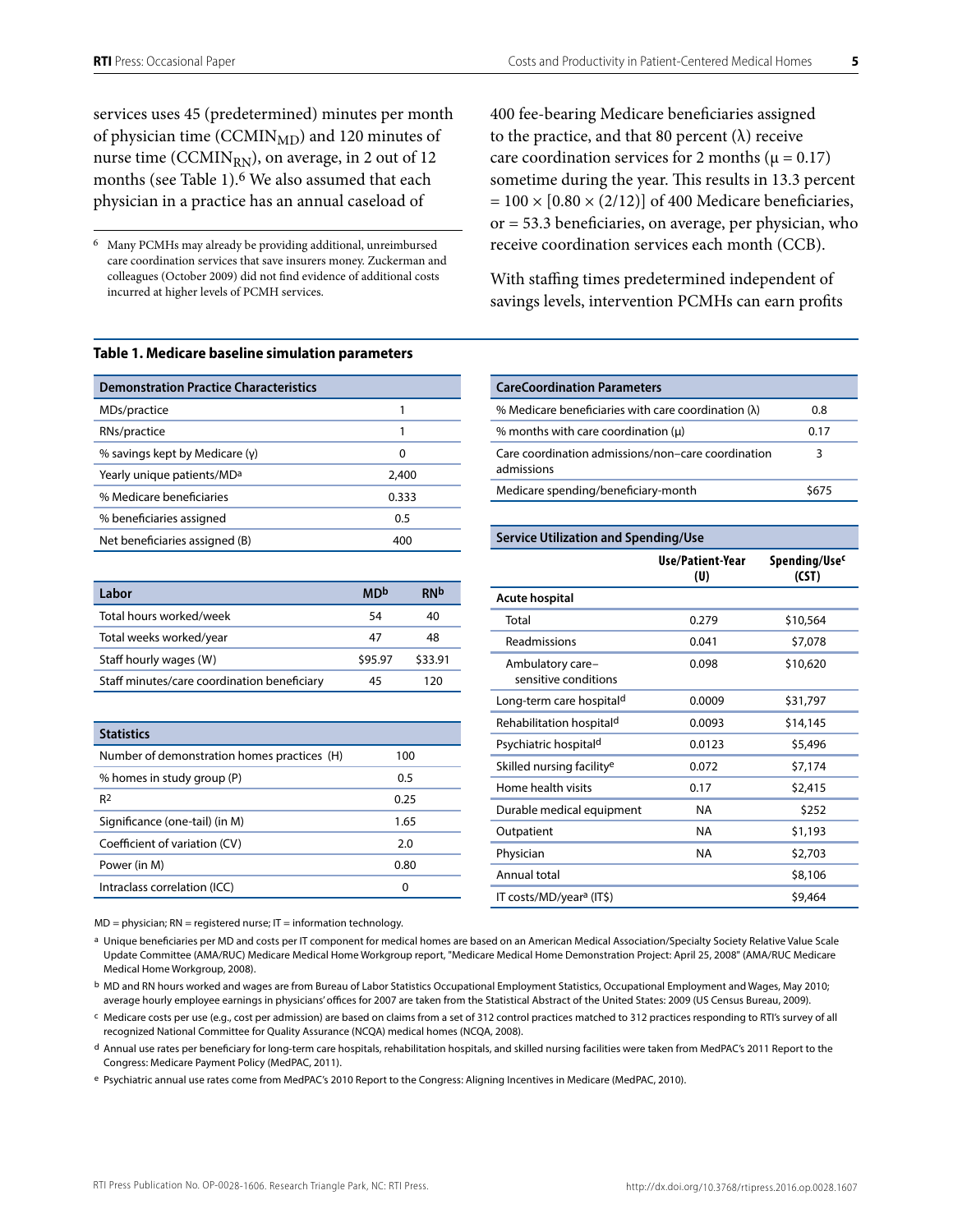<span id="page-9-0"></span>on their care coordination services per assigned beneficiary if they achieve statistically significant savings. Profit per assigned beneficiary-month, π, is the difference between the MDS\$ generated per beneficiary after first sharing any savings, γ, with Medicare, minus the wage-weighted cost of actual minutes per coordination beneficiary. The simulated profit algorithm is

$$
\pi = [(1 - \gamma) \cdot \text{MDS$}] - [(CCB/B) \cdot \Sigma_{g}W_{g} \cdot (4)
$$
  
CCMIN<sub>g</sub>] – IT\$

where  $\gamma$  = the share of savings kept by the insurer (i.e., Medicare);

and  $W_g$  = the average effective wage per minute of clinician *g*.

We assume  $\gamma = 0$  in the baseline model. We also debit from profits an estimate of information technology costs per beneficiary-month (IT\$; see the appendix for our calculation of IT\$). For example, if MDS\$ = \$100,  $\gamma$  = 0, CCB = 53, B = 400,  $W_{MD} = $1.67$ ,  $W_{RN} = $0.58$ , CCMIN<sub>MD</sub> = 45, CCMIN<sub>RN</sub> = 120, and IT\$ = \$2, then the monthly extra coordination care costs would be \$145 per beneficiary,  $CCB/B = 0.133$ , and the perassigned-beneficiary profit would be about \$80 per beneficiary-month. Total practice profits per month for 400 assigned beneficiaries would be \$32,000 per physician-month.

#### **Scenario 2: Break-Even Coordination Staffing Levels.**

The alternative break-even savings scenario assumes that practices invest all fees or shared savings ( $γ = 0$ ) in care coordination services when they achieve the exact statistically significant savings threshold. Factors affecting how much coordination time the fees or shared savings will buy per beneficiary with services are shown in equation 5:

$$
CCMIN_g = \{(1 - \gamma) \cdot \alpha_g[B \cdot MDS\$/W_g]\}/CCB \tag{5}
$$

where  $\alpha_g$  = the share of savings allocated to physicians or nurses to support care coordination activities.

The term  $[B \cdot MDS\$/W_g]$  in equation 5 is the monthly number of care coordination minutes of the physician or nurses that could be purchased in a single physician practice with MDS\$ savings. In the simulation, we allocated savings to support physician and nurse care coordination times (α*g*) according to their own care coordination cost shares incurred in the feasible savings scenario (i.e., 52 percent physician; 48 percent nurse).7 Each provider's monthly break-even care coordination times are most meaningful when scaled to the number of beneficiaries each month receiving these services.

If monthly savings allocated to practices were \$40,000 on average (400 beneficiaries  $\times$  \$100 per beneficiary savings), and the physician's hourly wage was \$95.97 (\$1.60/min), then physicians could afford a maximum of 400 hours, or 25,000 = \$40,000/\$1.60 minutes, of extra care coordination time, assuming none was provided by nurses. This would amount to 469 physician minutes with each of 53.3 care coordination beneficiaries each month (compared with 1,328 minutes for nurses alone). Distributing care coordination times based on each provider's care coordination cost shares would fund 244 physician  $(469 \times 0.52)$  and 637 nurse  $(1,328 \times 0.48)$  minutes for each coordination beneficiary each month. No care coordination–related profits result from the break-even scenario as all savings are reinvested in coordination efforts.

#### **Care Coordination Productivity**

Labor productivity is usually expressed as the ratio of output to the number of hours of labor input. However, in our model, PCMH *productivity* is defined as "the avoided use of health services (e.g., hospitalizations, CT scans) per care coordination staff minute or hour." Productivity (PROD) is calculated as the ratio of required percentage reductions in monthly utilization of beneficiaries receiving coordination services (in absolute terms),  $\frac{1}{6}$   $\Delta U_s$ ,  $\frac{1}{6}$  to percentage increases

<sup>7</sup> Each clinician's share of total monthly care coordination costs reflects the clinician's marginal products and shares in production (Denison, 1979; Kendrick, 1961; Cromwell & Pope, 1989).

<sup>&</sup>lt;sup>8</sup> |%  $\Delta U_s$  | = the ratio of the absolute value of the required CCB volume reduction divided by the average monthly utilization of service *s* only by care coordination beneficiaries, AVOL<sub>s,cc</sub>. The denominator of this ratio is derived from the following formula for acute inpatient admissions: AVOL<sub>s,cc</sub> = 0.0232 /[%CCB-mn + (1 - %CCB-mn) • 1/3] and 0.0232 implies 232 hospital discharges per 10,000 beneficiaries each month. If CCBs make up 13.3 percent of all eligible beneficiaries in a given month, AVOL only for CCB acute admissions equals 0.055.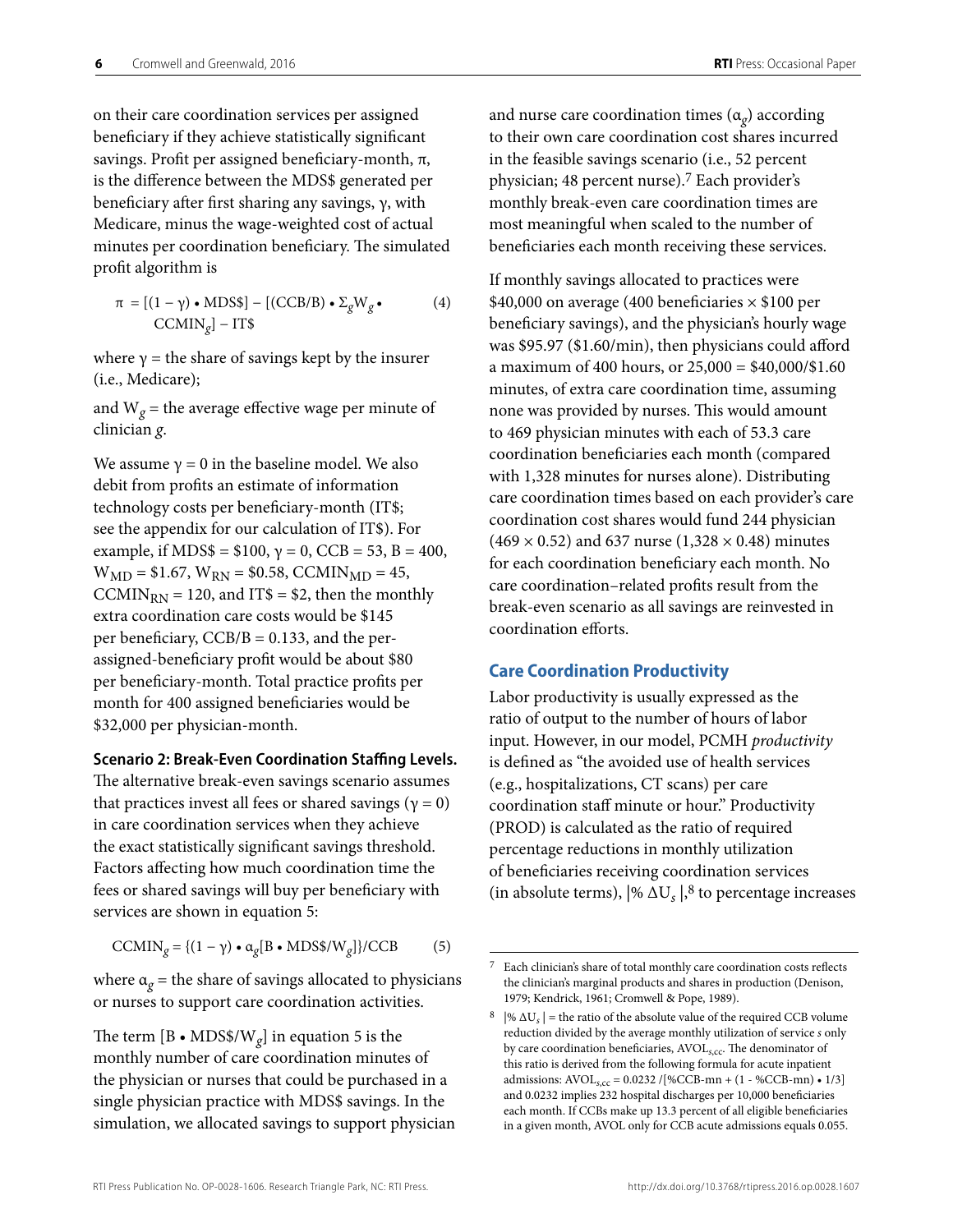<span id="page-10-0"></span>in physician and nurse work minutes (%ΔCCMIN*g*) due to increased care coordination:

 $PRODs = RED\% \cdot |\% \Delta U_s| / \Sigma_g \alpha_g \cdot \% \Delta C C M IN_g$  (6)

where  $RED\%$ <sub>s</sub> = the percentage of savings expected to come from service *s*.

Staff productivity from care coordination can be focused on a single service, such as hospital admissions, as shown later, or reducing several types of services simultaneously. For example, if achieving the minimum savings threshold requires a 30 percent reduction in acute hospitalizations per beneficiary receiving care coordination and the feasible increase in staffing time is 40 percent, then the productivity rate for this one service alone would be 30 percent/40 percent, or three-quarters (i.e., 75 percent). Therefore, every 1 percent increase in staff time must translate into a 0.75 percent reduction in hospitalizations. Productivity will generally have to be fairly high for the limited number of beneficiaries the staff contact each month given that the practice is receiving fees on a presumably much larger set of assigned beneficiaries.

Furthermore, care coordination productivity can be quite different in the feasible (predetermined) and break-even scenarios due to differing levels of care coordination hours for the assumed same level of MDS\$. Were the practice to achieve detectable savings with a modest, fixed amount of extra coordination time, then staff productivity per hour providing coordination services could be quite high. Of course, staffing productivity in a breakeven scenario does not change because required percentage reductions in service use are exactly offset by percentage increases in staff time spent on coordination (see equation 6).

#### Simulation Parameters and Data Sources

Table 1 summarizes the parameters for the baseline simulation model along with their sources. Medicare cost and use data were derived from a special survey of practices recognized by the National Committee for Quality Assurance, NCQA. By the end of 2012, some 1,247 physician practices had received NCQA

recognition (NCQA, 2008), 312 of which agreed to participate in our PCMH study.

We identified a similar-sized comparison set of unrecognized practices using a multi-step process. We first selected all physician practices in the same zip codes as the 312 PCMHs. A logistic model then identified the subset of practices and beneficiaries that were most similar to the PCMHs in terms of practice and beneficiary demographic and health status characteristics (Rosenbaum & Rubin, 1983). We excluded PCMH and comparison practices if they had fewer than 30 assigned beneficiaries. Medicare FFS beneficiaries were assigned to PCMHs and comparison practices based on where they received a plurality of primary care evaluation and management services. The entire beneficiary sample consisted of 268,873 Medicare FFS beneficiaries.

The sources for parameters such as physician and nurse hours worked and wages are the US Bureau of Labor Statistics (BLS), the Medicare Payment Assessment Commission (MedPAC), the US Census Bureau, and the American Medical Association (AMA). Beneficiary utilization and cost parameters are based on the comparison group data and remain fixed in the simulations. Parameters that vary in the simulation tables include (a) number of PCMHs, (b) intraclass correlations (ICCs), (c) percentage of beneficiaries needing coordination services, (d) physician and nurse time (hours or minutes) providing care coordination, and (e) variation in monthly per-beneficiary Medicare expenditures.

We present results on a per-physician basis and assume one full-time nurse per physician. Per-physician totals can be factored up for practices with more physicians, but this has little effect on the results given the lack of scale economies in providing labor-intensive care coordination services.

#### **Results**

#### **Minimally Detectable Savings**

Table 2 simulates the effects on MDS\$ of varying levels of clustering (ICC), the underlying variation in patient costs, reflected in CVs, and the total number of PCMHs and comparison practices in the initiative.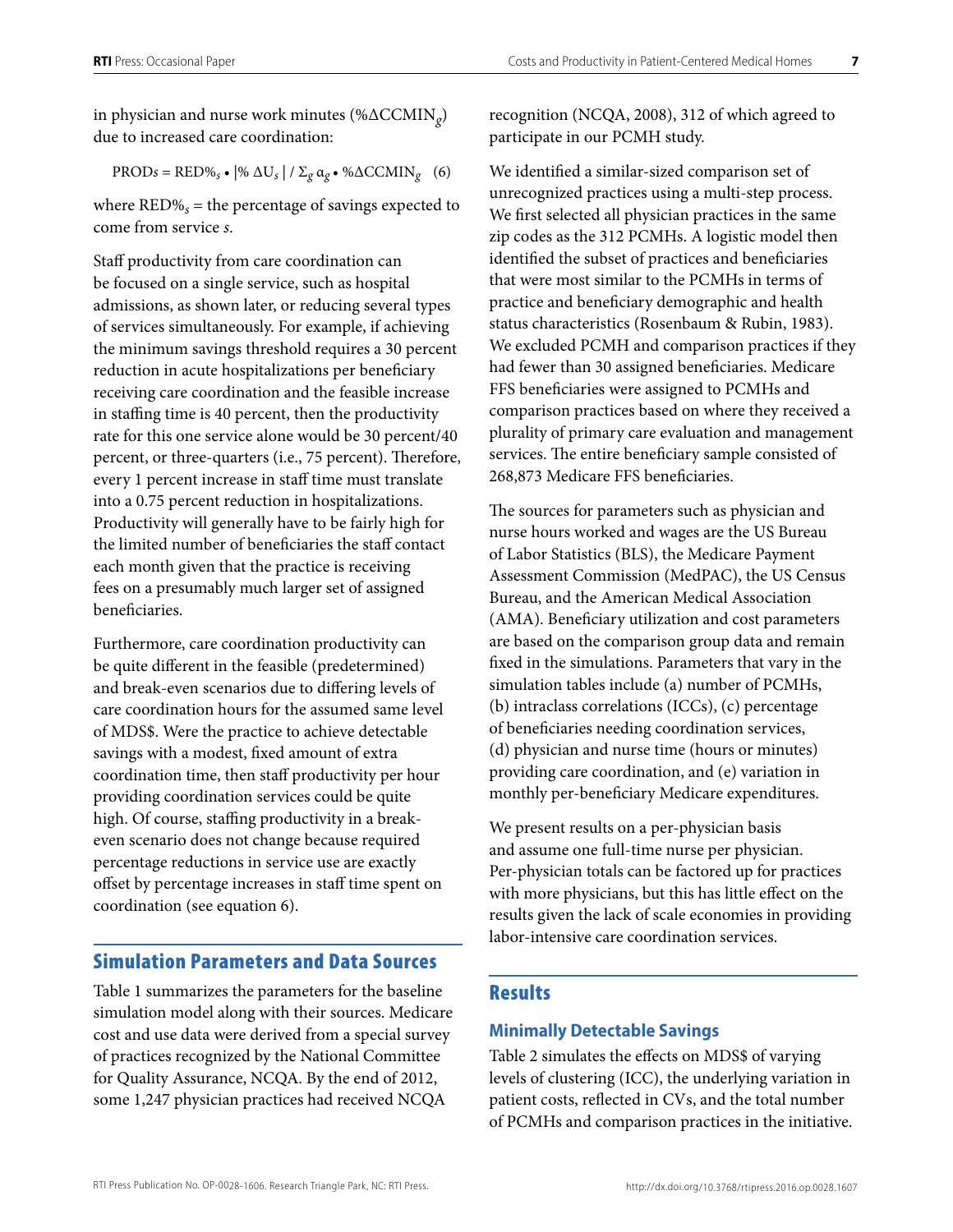<span id="page-11-0"></span>The ICC in the baseline sample of 312 practices was 0.028 (comparable to the ICC of 0.026 in Peikes et al., 2011). This suggests a substantial amount of clustering across medical homes.

We show a range of ICC coefficients from zero (i.e., no clustering) to 0.025, which may be the low end of clustering effects. Results assume that cost drivers in the multivariate model explain 25 percent of the cost variance ( $R^2 = 0.25$ ; see equation 1) and that an average of 400 (or 50 percent of all) unique Medicare beneficiaries are assigned to each single-physician practice. Expenditure CVs are assumed to range between 1.5 and 2.0, which is within the range of many Medicare demonstrations (see also Peikes et al., 2012, Table 1). A 5 percent one-tailed significance level is used with power to detect a significant difference 80 percent of the time.

Detectable savings rise proportionally with increases in overall CVs. Savings percentages are modest (1.0 percent to 8.6 percent) without any clustering effects (i.e.,  $ICC = 0.00)$  but rapidly increase with positive ICCs). If mean costs vary between practices by even 1 percent of the variance in overall patient costs, producing an  $ICC = 0.01$ , minimally detectable thresholds increase 2.2-fold. Detectable savings thresholds are over 20 percent in smaller demonstrations if the ICC coefficient is 0.025 or higher. Achieving required statistical savings is considerably less likely in initiatives with fewer than 100 study and comparison practices combined.

Reducing the explanatory power to 10 percent would raise the MDE percentage by 10 percentage points.

#### **Required Utilization Reductions**

Volume reductions required to achieve detectable savings are shown, in percentage terms, in Tables 3 and 4. In Table 3, all savings come from a single service, and in Table 4, savings are spread across several services. Without clustering effects  $(ICC = 0.00)$ , and assuming all savings are generated from reduced total hospital use, an initiative with 25 PCMH and 25 comparison practices  $(H = 50)$ would have to achieve a 17 percent reduction in Medicare acute hospital admission rates across all assigned beneficiaries to achieve statistically detectable PBPM savings of \$41.22 (see Table 3). The 25 intervention PCMHs as a group could eliminate all readmissions and still fall short of required savings because readmissions constitute only 4 percent of a typical beneficiary's annual Medicare expenditures.

An initiative four times as large (200 total practices) with one-half the dollar level of required savings would have to reduce hospitalization rates by 8 percent. Even in an initiative with 100 intervention PCMHs (200 total practices), 86 percent of all readmissions would need to be avoided through care coordination if they were the sole source of savings.

With greater clustering (ICC =  $0.025$ ), eliminating all readmissions would be insufficient to achieve required savings at just about any demonstration

|                                | <b>Level of Clustering</b> |                              |            |            |               |            |  |
|--------------------------------|----------------------------|------------------------------|------------|------------|---------------|------------|--|
|                                |                            | $ICC = 0.01$<br>$ICC = 0.00$ |            |            | $ICC = 0.025$ |            |  |
| <b>Number of Practices (H)</b> | $CV = 1.5$                 | $CV = 2.0$                   | $CV = 1.5$ | $CV = 2.0$ | $CV = 1.5$    | $CV = 2.0$ |  |
| 25                             | 6.5                        | 8.6                          | 14.5       | 19.4       | 21.7          | 28.9       |  |
| 50                             | 4.6                        | 6.1                          | 10.3       | 13.7       | 15.3          | 20.5       |  |
| 100                            | 3.2                        | 4.3                          | 7.3        | 9.7        | 10.9          | 14.5       |  |
| 200                            | 2.3                        | 3.1                          | 5.1        | 6.8        | 7.7           | 10.2       |  |
| 500                            | 1.5                        | 1.9                          | 3.3        | 4.3        | 4.9           | 6.5        |  |
| 1,000                          | 1.0                        | 1.4                          | 2.3        | 3.1        | 3.4           | 4.6        |  |

#### **Table 2. Simulated minimally detectable gross savings (percent) per Medicare beneficiary per month (PBPM)**

ICC = intraclass correlation coefficient within practice; CV = coefficient of variation in PBPM costs.

Notes: The number of practices (H) includes patient-centered medical homes and comparison practices combined. Minimally detectable gross savings is the percentage reduction in intervention costs PBPM necessary to achieve 95 percent 1-tail significance at 80 percent power. Other assumptions: R-squared = 0.25; 400 beneficiaries per practice.

See Table 1 for baseline parameters.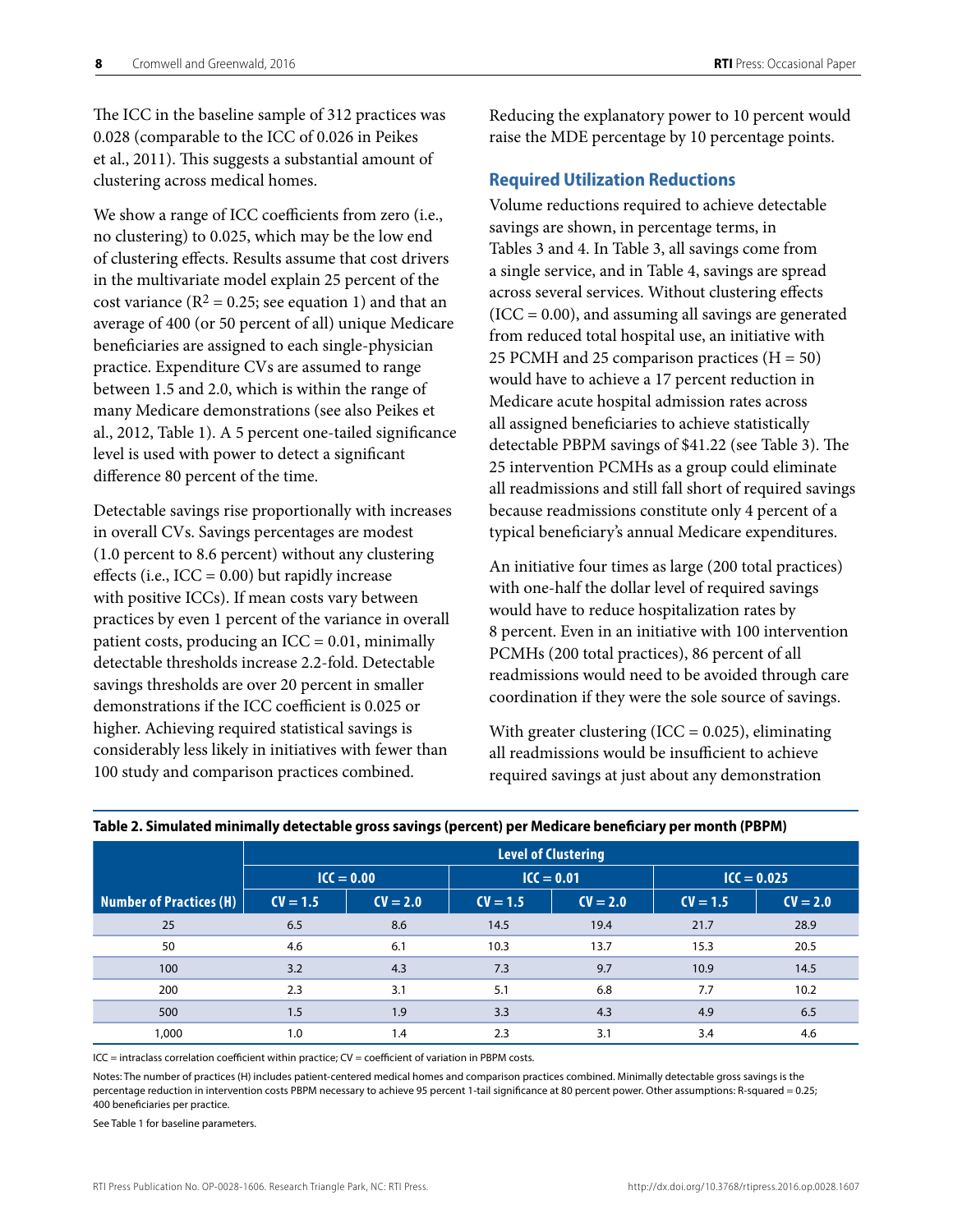size. Ambulatory care-sensitive condition (ACSC) admission rates would need to fall 24–79 percent, even in a large initiative, depending on the degree of clustering.

Required reductions in physician services (bottom of Table 3) are similar in percentage terms to total

hospital admission reductions because of their similar expenditure shares. Eliminating all long-term care, rehabilitation, and psychiatric hospital use, as well as durable medical equipment utilization, individually, would contribute little to savings because altogether they represent only 6 percent of average Medicare spending.

#### **Table 3. Required percentage reductions in Medicare use per single service to achieve minimally detectable savings (MDS) per beneficiary per month**

|                           |                    | <b>Level of Clustering</b>   |                               |                               |                              |  |  |
|---------------------------|--------------------|------------------------------|-------------------------------|-------------------------------|------------------------------|--|--|
|                           |                    |                              | $ICC = 0.00$                  | $ICC = 0.025$                 |                              |  |  |
|                           | <b>Expenditure</b> | $H = 50$<br>$MDS\$ = \$41.22 | $H = 200$<br>$MDS\$ = \$20.61 | $H = 50$<br>$MDS\$ = \$138.23 | $H = 200$<br>$MDS$ = $69.11$ |  |  |
| <b>Service</b>            | Share %            | % Reduction                  |                               | % Reduction                   |                              |  |  |
| Acute hospital            |                    |                              |                               |                               |                              |  |  |
| Total                     | 35                 | 17                           | 8                             | 56                            | 28                           |  |  |
| Readmissions              | 4                  | 171                          | 86                            | 574                           | 287                          |  |  |
| <b>ACSCs</b>              | 13                 | 47                           | 24                            | 159                           | 79                           |  |  |
| Long-term care hospital   | $\mathbf 0$        | 1,725                        | 863                           | 5,785                         | 2,893                        |  |  |
| Rehabilitation hospital   | $\overline{2}$     | 376                          | 188                           | 1,261                         | 630                          |  |  |
| Psychiatric hospital      | $\mathbf{1}$       | 732                          | 366                           | 2,454                         | 1,227                        |  |  |
| Skilled nursing facility  | 6                  | 95                           | 48                            | 320                           | 160                          |  |  |
| Durable medical equipment | 3                  | 196                          | 98                            | 659                           | 3,29                         |  |  |
| Home health               | 5                  | 121                          | 60                            | 404                           | 202                          |  |  |
| Outpatient                | 15                 | 41                           | 21                            | 139                           | 70                           |  |  |
| Physician                 | 33                 | 18                           | 9                             | 61                            | 31                           |  |  |

ICC = intraclass correlation coefficient; H = PCMH and comparison practices combined; ACSCs = ambulatory care-sensitive conditions.

Notes: CV (coefficient of PBPM cost variation) = 2.0. Expenditure share = percentage of beneficiary costs incurred by type of service. Average costs per year are \$8,106. See Table 1 for baseline parameters.

#### **Table 4. Simulation of sample required utilization reductions to achieve a feasible (predetermined) savings percentage for selected services**

|                          |                         | <b>Level of Clustering</b>       |                                  |                         |                                  | <b>Level of Clustering</b>       |
|--------------------------|-------------------------|----------------------------------|----------------------------------|-------------------------|----------------------------------|----------------------------------|
|                          | Assumed %               | $ICC = 0.01$<br>$MDS\$ = \$46.25 | $ICC = 0.025$<br>$MDS$ = $69.11$ | Assumed %               | $ICC = 0.01$<br>$MDS\$ = \$46.25 | $ICC = 0.025$<br>$MDS$ = $69.11$ |
| <b>Service</b>           | <b>Savings Achieved</b> |                                  | % Reduction                      | <b>Savings Achieved</b> |                                  | % Reduction                      |
| Acute hospital           |                         |                                  |                                  |                         |                                  |                                  |
| Total                    | 35                      | 7                                | 10                               |                         |                                  |                                  |
| Readmissions             |                         |                                  |                                  | 25                      | 48                               | 72                               |
| <b>ACSCs</b>             |                         |                                  |                                  | 25                      | 13                               | 20                               |
| Skilled nursing facility | 10                      | 11                               | 16                               | 5                       | 5                                | 8                                |
| Outpatient               | 25                      | 12                               | 17                               | 20                      | 9                                | 14                               |
| Physician                | 30                      | 6                                | 9                                | 25                      | 5                                | 8                                |

ICC = intraclass correlation coefficient; MDS\$ = minimally detectable savings/beneficiary; ACSCs = ambulatory care-sensitive conditions.

Notes: Assumptions: 200 PCMH and comparison practices combined; 400 beneficiaries per practice; CV (coefficient of PBPM cost variation) = 2.0; *P* = 0.50; R-squared = 0.25. See Table 1 for baseline parameters.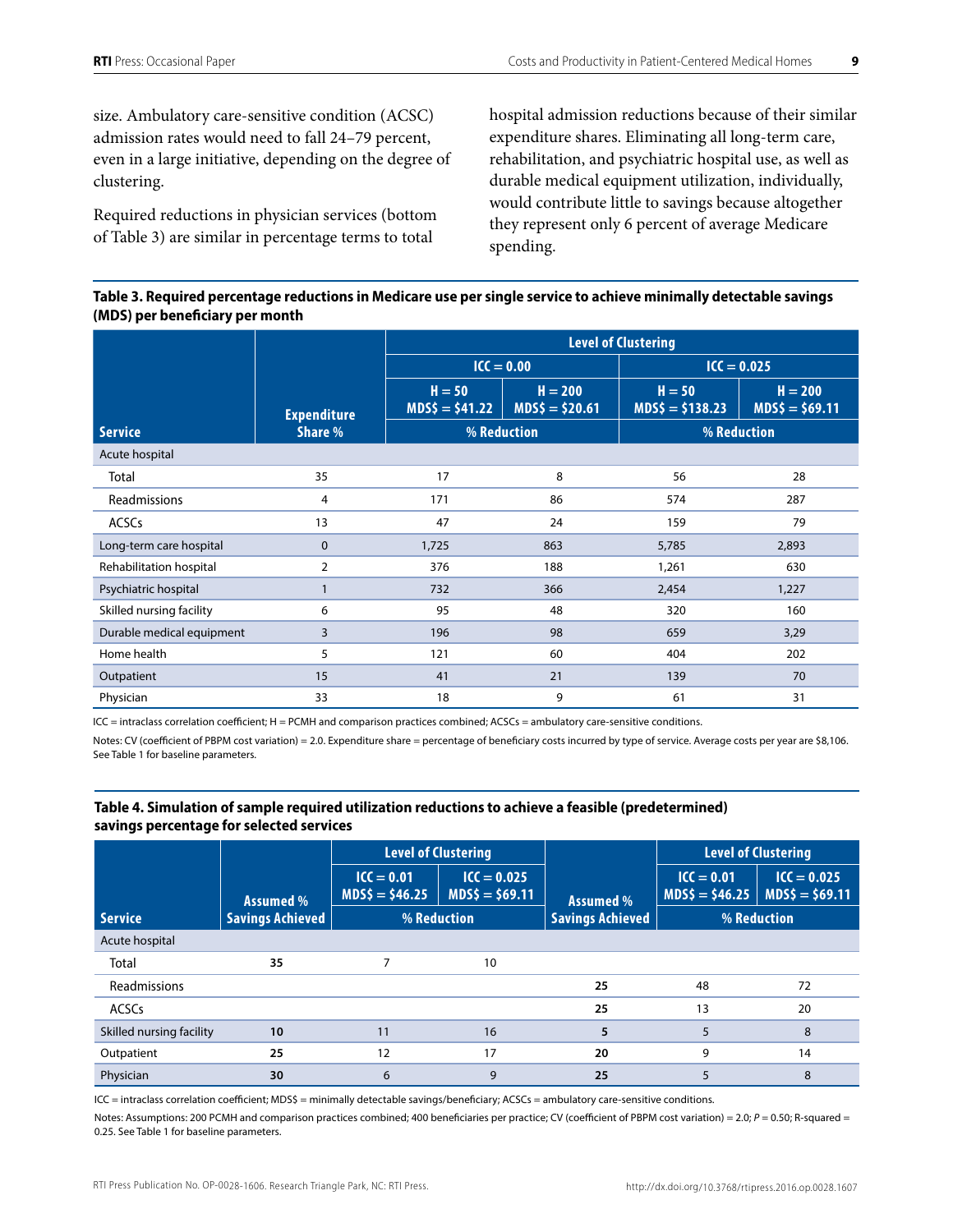<span id="page-13-0"></span>Not all PCMH program savings are expected to come from a single service. Table 4 simulates required savings distributed across four or five major services in a 200-practice initiative with modest (ICC =  $0.01$ ) or substantial (ICC =  $0.025$ ) clustering and a CV of 2.0. If only 35 percent of savings were to come from a lower number of acute hospitalizations, see first column, admission rates would have to decline between 7 and 10 percent with modest or substantial clustering. With another 30 percent of savings coming from physicians, their volumes would also have to decline between 6 and 9 percent. Skilled nursing facility (SNF) and outpatient use would also have to decline between 11 and 17 percent each given arbitrary savings targets of 10 and 25 percent, respectively. Failure to achieve any one of these target reductions would jeopardize the chances of achieving overall required savings.

**Table 5. Feasible medical home care coordination times, costs, and profits**

If, instead, one-half of required savings were expected to come equally from fewer readmissions and ACSC admissions, their use rates would have to decline by 48–72 percent and 13–20 percent, respectively, depending upon the level of clustering. Assuming another 25 percent of savings from physician services, their volumes would have to fall by 5–8 percent as well. SNF and outpatient use rates would also have to decline by 5–14 percent.

#### **Physician and Nurse Care Coordination Time**

This section includes simulations of the increase in staff work effort, extra staffing costs, and potential profits using either feasible or breakeven ("affordable") physician and nurse care coordination time.

|                                  | 80% Care coordination beneficiaries/month $=$ 53.3 |                             |               |           |  |  |  |
|----------------------------------|----------------------------------------------------|-----------------------------|---------------|-----------|--|--|--|
|                                  | <b>MD Time: 45 min/CCB</b>                         | <b>RN Time: 120 min/CCB</b> | <b>Total</b>  |           |  |  |  |
| FTEs/practice-month              | 0.19                                               | 0.67                        |               | 0.85      |  |  |  |
| Costs/physician-month            | \$3,835                                            | \$3,613                     | \$7,448       |           |  |  |  |
| Cost/beneficiary-month           | \$9.60                                             | \$9.04                      | \$18.64       |           |  |  |  |
|                                  | $ICC = 0.01$                                       |                             | $ICC = 0.025$ |           |  |  |  |
|                                  | $H = 50$                                           | $H = 200$                   | $H = 50$      | $H = 200$ |  |  |  |
| Minimally Detectable Fee (MDS\$) | \$92.50                                            | \$46.25                     | \$138.23      | \$69.11   |  |  |  |
| Profit/beneficiary-month         | \$71.89                                            | \$25.64                     | \$117.62      | \$48.50   |  |  |  |
| Profit/physician-month           | \$28,727                                           | \$10,245                    | \$47,000      | \$19,381  |  |  |  |

|                                  | 50% Care coordination beneficiaries/month $=$ 33.3 |                             |                       |          |  |  |
|----------------------------------|----------------------------------------------------|-----------------------------|-----------------------|----------|--|--|
|                                  | <b>MD Time: 30 min/CCB</b>                         | <b>RN Time: 120 min/CCB</b> | <b>Total</b>          |          |  |  |
| FTEs/practice-month              | 0.079                                              | 0.312                       | 0.391                 |          |  |  |
| Costs/physician-month            | \$1,598                                            | \$1,694                     | \$3,292               |          |  |  |
| Cost/beneficiary-month           | \$4.00                                             | \$4.24                      | \$8.24                |          |  |  |
|                                  | $ICC = 0.01$                                       |                             | $ICC = 0.025$         |          |  |  |
|                                  | $H = 50$                                           | $H = 200$                   | $H = 200$<br>$H = 50$ |          |  |  |
| Minimally Detectable Fee (MDS\$) | \$92.50                                            | \$46.25                     | \$138.23              | \$69.11  |  |  |
| Profit/beneficiary-month         | \$71.89                                            | \$25.64                     | \$117.62              | \$48.50  |  |  |
| Profit/physician-month           | \$28,727                                           | \$10,245                    | \$47,000              | \$19,381 |  |  |

FTE = full-time equivalent; CCB = coordination care beneficiary; ICC = intraclass correlation coefficient; H = the number of patient-centered medical homes and comparison practices combined; MDS\$ = minimally detectable savings/beneficiary.

Notes: Assumes 400 beneficiaries per practice; MDS\$ is based on CV = 2.0; MD (physician) wage = \$95.97; RN (nurse) wage = \$33.91. CCB profit = minimally detectable savings – care coordination time – IT costs. See Table 1 for baseline parameters.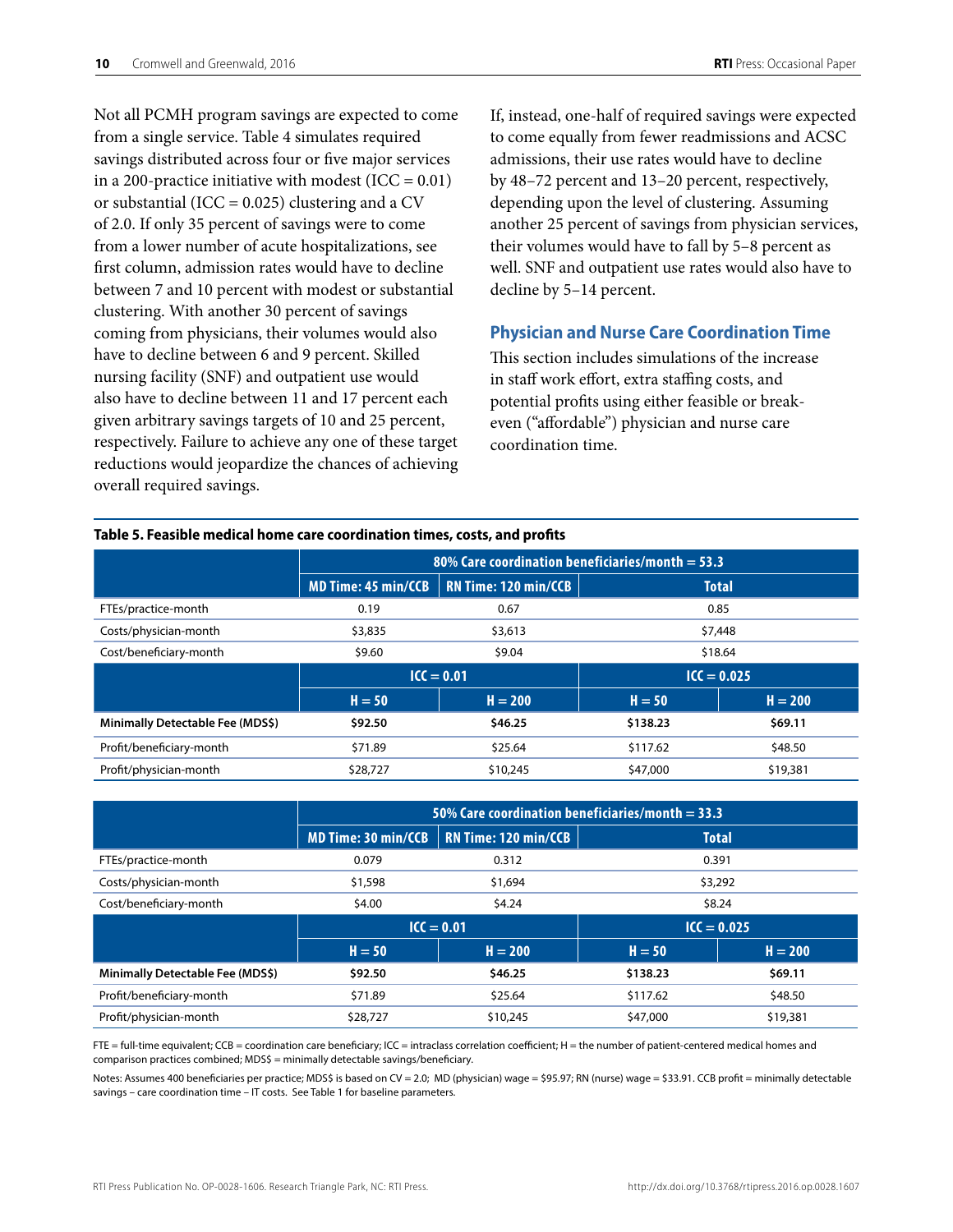**Feasible Staffing.** Table 5 shows the effects of assuming two different feasible, predetermined levels of physician and nurse care coordination times in initiatives of 50 or 200 intervention plus comparison practices. Each physician in the practice sees 400 unique Medicare beneficiaries per year. In the top panel, 53.3, or 80 percent, of beneficiaries who will require coordination services during the year receive them during a given month. These 53.3 beneficiaries represent 13.3 percent of the 400 monthly assigned beneficiaries. The bottom panel assumes that only 50 percent of 400 beneficiaries, or 33.3 beneficiaries, require 2 months of care coordination services.

If a physician spends 45 minutes with each of 53.3 beneficiaries in a month (Table 5, top panel), an increase of 0.19 (10.3 hours) in her full-time equivalent (FTE) work time is required over and above the simulation's average 54 hours per week for a physician. For nurses, the additional 2 hours of coordination time with 53.3 beneficiaries would require an added 0.67 FTE (27 hours) of a nurse each month. Total practice costs for these extra care coordination services would be \$7,448 per month, or \$18.64 per Medicare beneficiary receiving care coordination services.

Because care coordination times have been preset, staff costs are independent of the Medicare expenditure savings that practices would have to achieve. In a small initiative with 50 total practices, modest clustering (ICC = 0.01), and 53.3 beneficiaries receiving coordination monthly, a practice would enjoy \$71.89 in monthly profits per beneficiary per physician, or \$28,727 per physician per month, from the 400 assigned beneficiaries if it exactly achieved its \$92.50 minimally detectable savings rate.

A higher degree of clustering in a 50-practice initiative would require substantially more savings (\$138.23 PBPM versus \$92.50), which, if achieved, would increase care coordination profits per physician to \$47,000 each month. An initiative four times larger (200 practices) would make considerably less profit per physician on its care coordination services because practices are assumed to achieve only one-half the savings compared with a smaller initiative.

An alternative scenario is shown in the bottom half of Table 5, with only 50 percent of beneficiaries (33.3) in need of coordination services during the year and physicians and nurses spending just 30 and 90 minutes per month on care coordination. Total costs per practice-month decline by over 50 percent to \$3,292 compared with the previous scenario, but profits increase only modestly because coordination staffing costs were only a minor fraction of required savings.

**Break-Even Staffing.** If practices invested all of their savings in care coordination services, they would be able to afford sizable increases in physician and nurse time (Table 6). For example, with modest clustering (0.01) and 53.3 beneficiaries receiving physician and nurse coordination time each month, a practice would receive \$92.50 per assigned beneficiary and could hire nearly one additional full-time physician (0.92 FTE) and more than three full-time nurses (3.2 FTEs) per physician to carry out care coordination. The extra payments would pay for 219 minutes of physician time and 583 minutes of nurse time for each beneficiary who needed coordination.

For an initiative four times as large (200 practices) achieving one-half the required savings, only one-half the increase in coordination time is affordable. With substantial clustering (ICC =  $0.025$ ) and 50 percent greater required savings if the initiative is successful, affordable care coordination staffing also increases by 50 percent to 1,206 from 801 minutes.

Detectable savings and net fees in a 10-physician practice (not shown) fall only slightly due to economies in IT costs, although the chances of savings being statistically significant are improved modestly across the entire initiative with more beneficiaries per practice (see equation 1).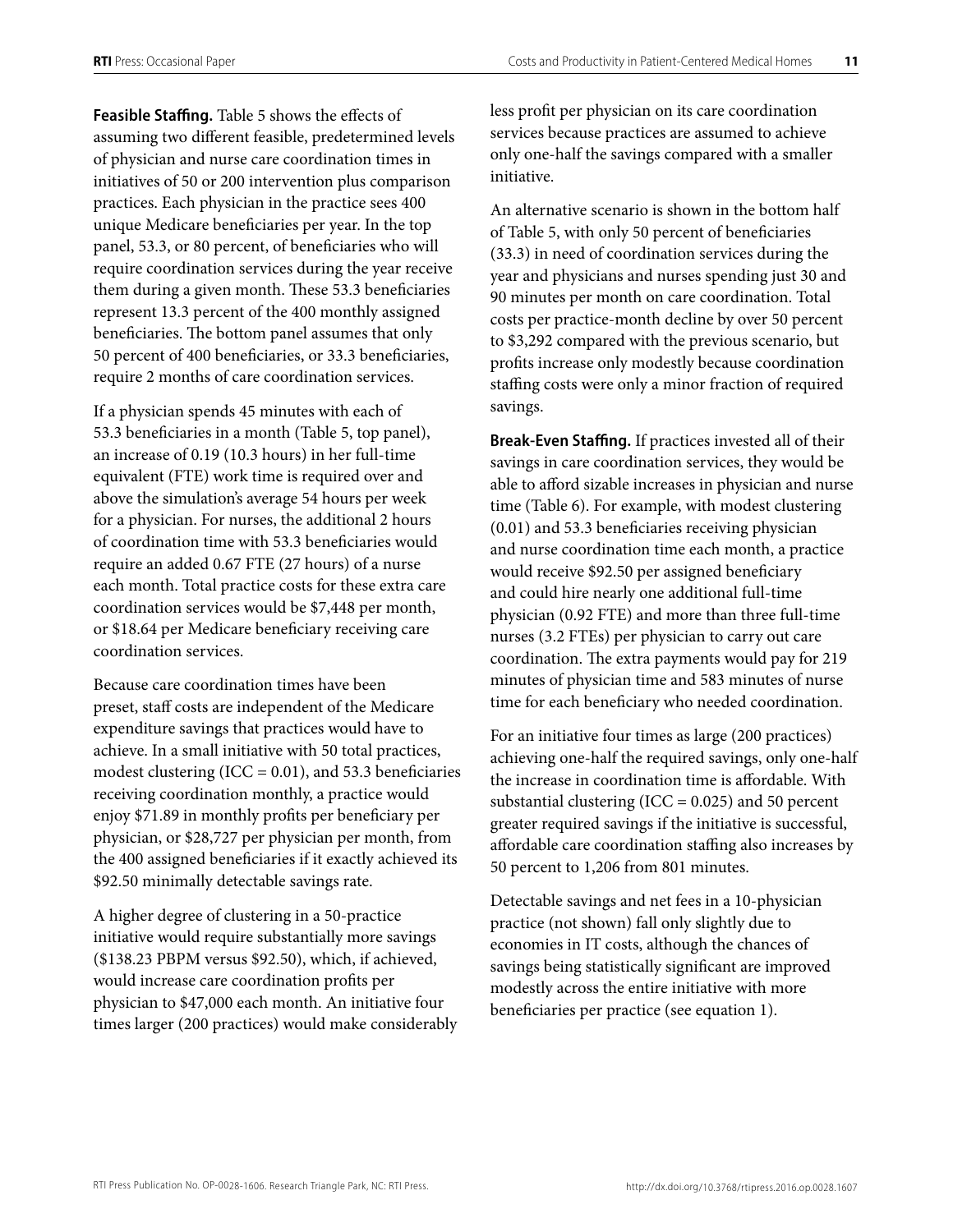|                                      | $ICC = 0.01; CCB = 53.3$     |           |              |           |           |              |
|--------------------------------------|------------------------------|-----------|--------------|-----------|-----------|--------------|
|                                      | $H = 50$                     |           |              | $H = 200$ |           |              |
|                                      | <b>MD</b>                    | <b>RN</b> | <b>Total</b> | <b>MD</b> | <b>RN</b> | <b>Total</b> |
| Minimally Detectable Savings (MDS\$) | \$92.50                      | \$92.50   | \$92.50      | \$46.25   | \$46.25   | \$46.25      |
| CC FTEs/practice-month               | 0.92                         | 3.23      | 4.15         | 0.45      | 1.58      | 2.03         |
| CC minutes/CCB-month                 | 219                          | 583       | 801          | 107       | 285       | 392          |
| CC costs/practice-month              | \$18,626                     | \$17,550  | \$36,176     | \$9,110   | \$8,584   | \$17,694     |
| CC cost/beneficiary-month            | \$46.61                      | \$43.92   | \$90.53      | \$22.80   | \$21.48   | \$44.28      |
|                                      | $ICC = 0.025$ ; $CCB = 53.3$ |           |              |           |           |              |
|                                      | $H = 50$                     |           |              | $H = 200$ |           |              |
|                                      | <b>MD</b>                    | <b>RN</b> | <b>Total</b> | <b>MD</b> | <b>RN</b> | <b>Total</b> |
| Minimally Detectable Savings (MDS\$) | \$138.23                     | \$138.23  | \$138.23     | \$69.11   | \$69.11   | \$69.11      |
| CC FTEs/practice-month               | 1.38                         | 4.87      | 6.25         | 0.68      | 2.40      | 3.08         |
| CC minutes/CCB-month                 | 329                          | 877       | 1206         | 162       | 432       | 594          |
| CC costs/practice-month              | \$28,034                     | \$26,414  | \$54,448     | \$13,814  | \$13,016  | \$26,830     |
| CC cost/beneficiary-month            | \$70.15                      | \$66.10   | \$136.26     | \$34.57   | \$32.57   | \$67.14      |

#### <span id="page-15-0"></span>**Table 6. Break-even medical home "affordable" care coordination times and costs**

ICC = intraclass correlation coefficient; CCB = coordination care beneficiaries; H = the number of patient-centered medical homes and comparison practices combined;  $CC =$  care coordination;  $FTE = full-time equivalent$ .

Notes: Assumes 400 beneficiaries per practice; MDS\$ is based on CV = 2.0; MD wage = \$95.97; RN wage = \$33.91.See Table 1 for baseline parameters.

#### **Care Coordination Productivity Resulting From Providing Fewer Services**

In this section, we simulate the staff productivity of greater care coordination inputs that would be required to achieve MDS\$. We show

this for both a break-even and a feasible staffing scenario and only for acute inpatient admissions (Figure 2). We then simulate a set of productivity requirements across several services affected by greater care coordination using the feasible (predetermined) baseline coordination times (Figure 3).

**Admissions-Only Productivity.** If the practice employed more care coordination staff simply to break even, every 1 percent increase in the total work time of the physician and nurse together providing coordination requires a constant 0.58 percent reduction in the acute hospital admission rate *for those receiving coordination services*

(Figure 2, bottom line). (No volume reductions are assumed to come from beneficiaries not receiving the extra care.) Simulated break-even productivity rates are independent of the number of practices



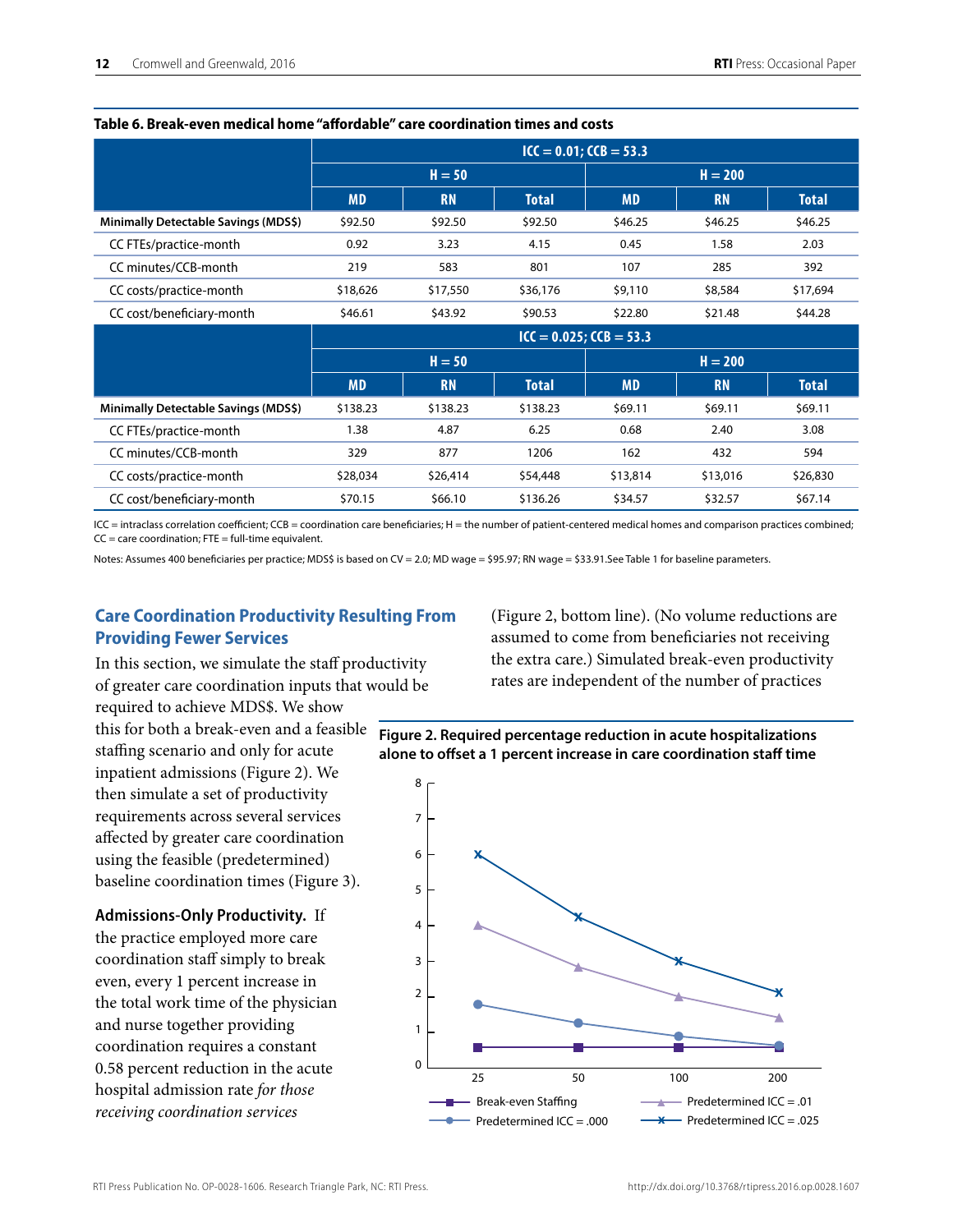**Figure 3. Required percentage reduction in utilization per beneficiary of four services together to achieve minimally detectable savings for each 1 percent increase in staff time providing care coordination services**



and clustering because any successful percentage reduction in acute hospitalizations results in an equal, but opposite, percentage investment in increased staff coordination time.

With fixed coordination time per beneficiary (45 physician minutes and 120 nurse minutes), required productivity automatically rises from greater clustering or fewer practices because required savings and utilization reductions are greater as well. At the extreme, with substantial clustering and only 25 intervention and comparison practices combined (ICC =  $0.025$ , CV =  $2.0$ , MDS\$ = \$196), every 1 percent increase in total work effort from an increase in coordination care time must achieve a 6.0 percent reduction in hospital admissions (Figure 2, top line) for beneficiaries receiving coordination services. (Non-CCBs are assumed to have no volume reductions yet generate management fees.) To achieve such savings with large investments in coordination times, acute hospital use alone would have to fall an impossible 106 percent (not shown in figure).

Average monthly hospital admissions solely by CCBs is estimated to be only 2.93.9 To achieve such savings, this requirement translates into an impossible 252 percent CCB reductions in use of services.

Even a far larger 200-practice initiative would require a roughly 89 percent reduction in hospitalizations (a 42 percent staff time increase  $\times$  2.12 productivity ratio = 0.89) for those receiving care management.

**Selected Services Productivity.** Volume reductions could be spread across a combination of fewer readmissions, ACSC admissions, and/or other services but would remain quite substantial. Figure 3 simulates required productivity from volume reductions spread across four services with physician and nurse coordination of 45 and 120 minutes, respectively (and  $H = 200$ , ICC = 0.025, CV = 2.0). Percentage contributions to savings are provided in parentheses under the bars next to each service.

If 35 percent of savings were to come from reductions in acute hospital admissions, each 1 percent increase in overall staff time would have to produce a 0.74 percent reduction in acute admissions for those beneficiaries receiving coordination services. This is considerably less than the 2.1-fold reduction required if all savings were to come from fewer hospitalizations alone (Figure 2, top line, 200 practices), but it still implies a 31 percent decrease in hospitalizations among CCBs for a 42 percent increase in work effort. If another 30 percent were to come from reductions in physician services, the same 1 percent increase in staffing would also have to generate a 0.69 percent reduction in physician services.

Alternatively, in Figure 4, focusing on another set of services that are often the focus of PCMHs, we show the required percentage reductions in a combined group of five services. If a lower readmission rate among beneficiaries receiving care coordination was targeted for 30 percent of required savings, every 1 percent increase in feasible (predetermined) staff work effort would have to reduce the readmission rate by 6.5 percent, implying an infeasible 272 percent decline in readmissions for care coordination

 $9 \quad 6.0 = 100*(7.39/2.93)/42.0$ , and  $42.0 =$  the percentage increase in predetermined staffing from more care coordination services.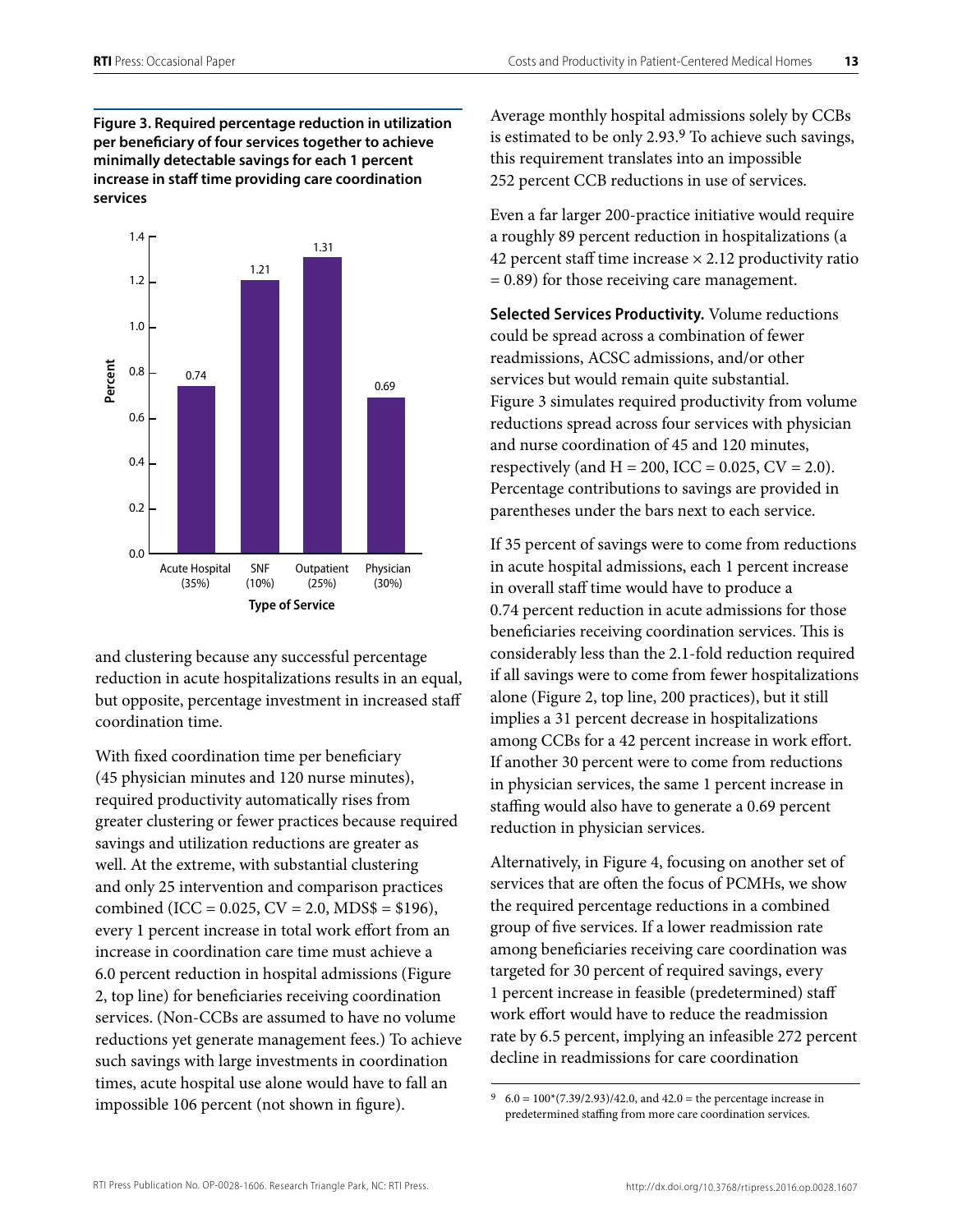<span id="page-17-0"></span>beneficiaries. If an additional 30 percent was to come from fewer ACSC admissions, this rate would have to be reduced by 1.8 percent per 1 percent increase in coordination work effort, or a 75 percent overall decline in ACSC admissions for beneficiaries with coordination services.

**Figure 4. Required percentage reduction in utilization per beneficiary in five services together to achieve minimally detectable savings for each 1 percent increase in staff time providing care coordination services**



#### **Discussion**

Reviewing existing literature, many questions remain about the level of cost savings achievable by PCMHs (Sidorov, 2008). Based on our simulations, savings on beneficiary expenditures will have to be substantial in modestly sized demonstrations or programs to achieve statistical significance at standard levels after accounting for the large variation in Medicare expenditures and clustering effects. Except in large initiatives, clustering of beneficiaries within practices will likely require savings of 15 percent or more and reductions in acute hospitalizations in excess

of 20 percent if they are the only source of savings. Reductions in total admissions would be lower when spread across several services, but achieving reductions of 10–15 percent across several services will still be challenging. For example, eliminating *all* ACSC "avoidable" admissions and *all* readmissions likely will not be enough alone to achieve required savings. Because acute hospital admissions and physician services constitute roughly 70 percent of average beneficiary costs, major reductions will be needed in both of these health services.

PCMHs face a formidable challenge in achieving required savings through care coordination. First is the asymmetry between the larger number of assigned beneficiaries in an initiative who generate monthly fees or shared savings compared with the far fewer PCMH beneficiaries receiving care coordination in any month. Based on the simulations, if fewer than one-third of assigned beneficiaries receive care coordination in a month, it is unreasonable to expect the volume reductions and staff productivity gains required to achieve minimally required savings. If, by contrast, one assumes that the majority of beneficiaries actually receive meaningful, effective care coordination in a month, the extra investment in physician and nurse time appears infeasible. Besides, even if a practice makes the requisite large investment in staffing, there still is no guarantee of financial success. In most cases, the investment risk is not worth the low likelihood of achieving the necessary savings.

Any evaluation of PCMHs must take into consideration the clustering of beneficiaries within practices because those selected for study may be atypical in unmeasured ways. Propensity score matching of comparison subjects and multivariate regression can help, but variances in patient outcomes (e.g., expenditures, admission rates) also depend on differences in care patterns across practices selected for study. Critical to generalizing results to a larger national program is how clustered and homogeneous these beneficiaries are in the particular PCMHs selected for study. That our sample of 312 NCQArecognized practices exhibited relatively high crosspractice clustering of  $ICC = 0.028$  is not encouraging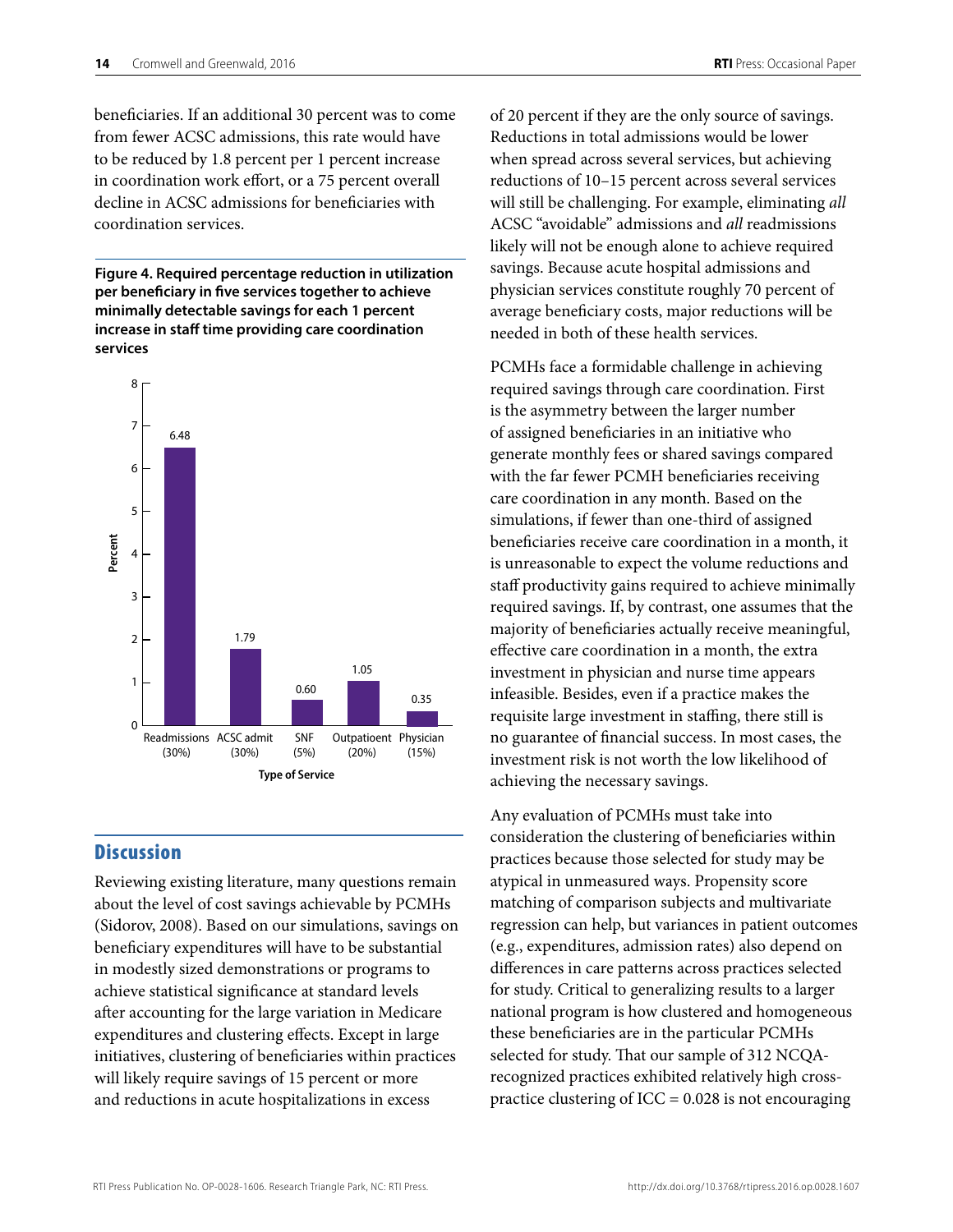<span id="page-18-0"></span>and calls for very large demonstrations to produce achievable reductions in utilization and costs; otherwise, a national PCMH subsidy program could produce disappointing savings.

Achieving savings that justify fees or shared savings has been the focus of the simulations, but policy makers are also interested in whether PCMHs are more efficient than non-PCMH practices in caring for beneficiaries, even without subsidies. Most primary care practices, regardless of whether they have NCQA recognition, already provide some coordination services at varying levels. The standard difference-indifference evaluation design that compares NCQArecognized PCMHs with recognized comparison PCMHs may produce a null finding yet miss the real cost savings that could be achieved if "non-PCMHs" began providing more coordination services.

The effectiveness of financially incentivizing non-PCMHs to implement coordination services is yet to be determined, although CMS is actively funding PCMH transition demonstrations, such as the Comprehensive Primary Care initiative and Federally Qualified Health Centers. However, limited evidence suggests that practices can be reorganized to provide these valuable services at little or no extra cost (Zuckerman et al., 2009).

#### Limitations

Any simulation of PCMHs is limited to the data necessary to create parameters for the model. We have relied extensively on the utilization and cost data available to us in the form of Medicare claims for 312 NCQA-recognized PCMHs and a matched comparison group of primary care practices without NCQA recognition. These may not be nationally representative of all PCMHs or primary care practices.

Also, no studies have provided reliable information on the amount of time that PCMH clinical staff actually spend with beneficiaries managing their care in a typical month, so we assumed between 45 (physician) and 120 (nurse) minutes per "coordinated" beneficiary per month. We then simulated the effects of less staff coordination time on practice costs and profits.

In addition, we made assumptions about how many beneficiaries on average would receive care coordination services in a month. If our number of care coordination beneficiaries is underestimated, then total care coordination time will have to be greater unless staff spend less time with each beneficiary. Finally, it is possible that clustering exceeds the range simulated in our model, in which case cost reductions will have to be even greater unless staff productivity in reducing service use is raised even more.

Despite these limitations, the simulation demonstrates the large reductions in health services that are required to meet stringent mandatory levels of program savings in initiatives with fewer than 100 or so participating practices. With Affordable Care Act funding, current CMS demonstrations are considerably larger, which affords a greater opportunity to observe statistically significant savings through clinically plausible levels of lower service use.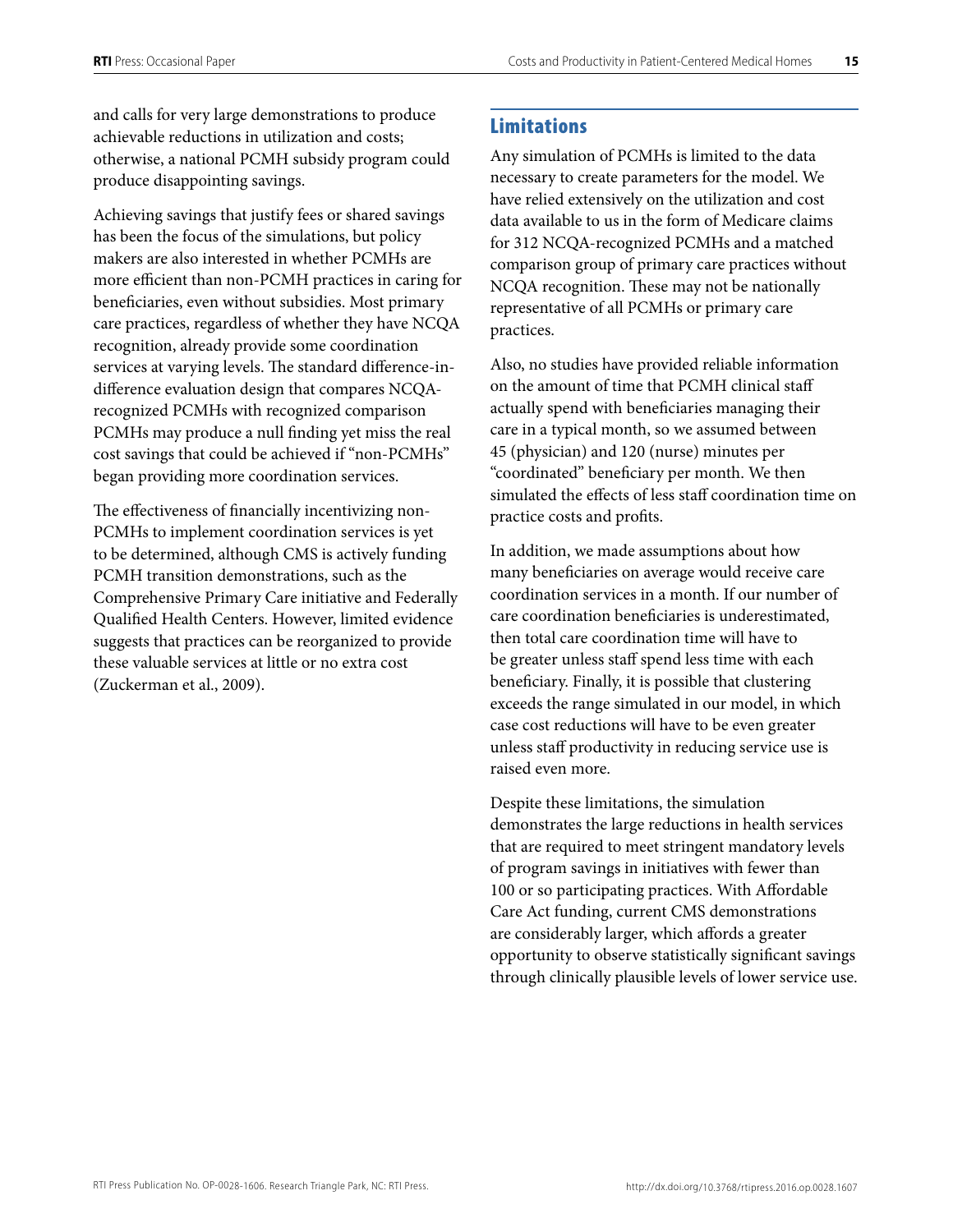#### <span id="page-19-0"></span>**References**

- American Academy of Family Physicians, American Academy of Pediatrics, American College of Physicians, and the American Osteopathic Association. (2007). *Joint principles of the patient-centered medical home.* Retrieved June 27, 2016, from [http://www.aafp.](http://www.aafp.org/dam/AAFP/documents/practice_management/pcmh/initiatives/PCMHJoint.pdf.?) [org/dam/AAFP/documents/practice\\_management/](http://www.aafp.org/dam/AAFP/documents/practice_management/pcmh/initiatives/PCMHJoint.pdf.?) [pcmh/initiatives/PCMHJoint.pdf.?](http://www.aafp.org/dam/AAFP/documents/practice_management/pcmh/initiatives/PCMHJoint.pdf.?)
- American Medical Association/Specialty Society RVS Update Committee (AMA/RUC) Medical Home Workgroup (AMA/RUC) Medicare Medical Home Workgroup. (2008). *Medicare Medical Home Demonstration Project: April 25, 2008.* Report submitted to K. Weems, Administrator, Centers for Medicare & Medicaid Services. Retrieved June 27, 2016, from [https://www.openminds.com/wp-content/](https://www.openminds.com/wp-content/uploads/indres/081108amarucmedhome.pdf) [uploads/indres/081108amarucmedhome.pdf](https://www.openminds.com/wp-content/uploads/indres/081108amarucmedhome.pdf)
- Barr, M. S. (2008). The need to test the patient-centered medical home. *Journal of the American Medical Association, 300*(7), 834–835.
- Bloom, H. (Ed.) (2005). *Learning more from social experiments.* New York: Russell Sage Foundation.
- Cromwell, J., & Pope, G. (1989). Trends in hospital labor and total factor productivity. *Health Care Financing Review, 10*(4), 39–50.
- Cromwell, J., & Smith, K. (2011). Chapter 10: Evaluating pay for performance interventions. In J. Cromwell, M. Trisolini, G. Pope, J. Mitchell, & L. Greenwald (Eds.). *Pay for performance in health care: Methods and approaches.* Research Triangle Park, NC: RTI Press.
- Denison, E. F. (1979). *Accounting for slower economic growth: The United States in the 1970s.* Washington, DC: Brookings Institution.
- DesRoches, C. M., Campbell, E., Rao, S., Donelan, K., Ferris, T., Jha, A., . . . Blumenthal, D. (2008). Electronic health records in ambulatory care: A national survey of physicians. *New England Journal of Medicine, 359*(1), 50–60.
- Gans, D., Kralewski, J., Hammons, T., & Dowd, B. (2005). Medical groups' adoption of electronic medical records and information systems. *Health Affairs, 24*(5), 1323–1333.
- Glasgow, R., Orleans, C., & Wagner, E. (2001). Does the chronic care model serve also as a template for improving prevention? *Milbank Quarterly, 79*(4), 579–612.
- Imbens, G., & Wooldridge, J. (2009). Recent developments in the econometrics of program evaluation. *Journal of Economic Literature, 41*(1), 5–86.
- Jaen, C. R., Ferrer, R. L., Miller, W. L., Palmer, R. F., Wood, R., Davila, M., . . . Strange, K. C. (2010). Patient outcomes at 26 months in the patient-centered medical home national demonstration project. *Annals of Family Medicine, 8*(Suppl 1): S57–S67.
- Kautter, J., Pope, G., Trisolini, M., & Grund, S. (2007). Medicare physician group practice demonstration: Quality and efficiency pay-for-performance. *Health Care Financing Review, 29*(1), 15–29.
- Kendrick, J. (1961). *Productivity trends in the United States.*  Princeton, NJ: Princeton University Press.
- Kilo, C. M., & Wasson, J. H. (2010). Practice redesign and the patient-centered medical home: History, promises, and challenges. *Health Affairs, 29*(5), 773–778.
- Linden, A. (2006). What will it take for disease management to demonstrate a return on investment? New perspectives on an old theme. *American Journal of Managed Care, 12*(4), 217–222.
- Medicare Payment Advisory Commission (MedPAC). (2010). *Report to the Congress*: Aligning Incentives in Medicare. Washington, DC: MedPAC. Retrieved March 10, 2016, from [http://www.medpac.gov/](http://www.medpac.gov/documents/reports/Jun10_EntireReport.pdf?sfvrsn=0) [documents/reports/Jun10\\_EntireReport.pdf?sfvrsn=0](http://www.medpac.gov/documents/reports/Jun10_EntireReport.pdf?sfvrsn=0)
- Medicare Payment Advisory Commission (MedPAC). (2011). *Report to the Congress: Medicare payment policy.* Washington, DC: MedPAC. Retrieved March 10, 2016, from [http://www.medpac.gov/documents/](http://www.medpac.gov/documents/reports/Mar11_EntireReport.pdf?sfvrsn=0) [reports/Mar11\\_EntireReport.pdf?sfvrsn=0](http://www.medpac.gov/documents/reports/Mar11_EntireReport.pdf?sfvrsn=0)
- McCall, N., et al. (RTI International, National Academy for State Health Policy, & The Urban Institute). (2012). *Evaluation of the multi-payer advanced primary care practice (MAPCP) demonstration: Draft evaluation design report.* Prepared for Centers for Medicare & Medicaid Services under CMS contract No. HHSM-500-2005-00029I.
- National Committee for Quality Assurance (NCQA). (2008). Standards and Guidelines for Physician Practice Connections—*Patient-Centered Medical Home (PPC-PCMH), CMS version.* Washington, DC: NCQA.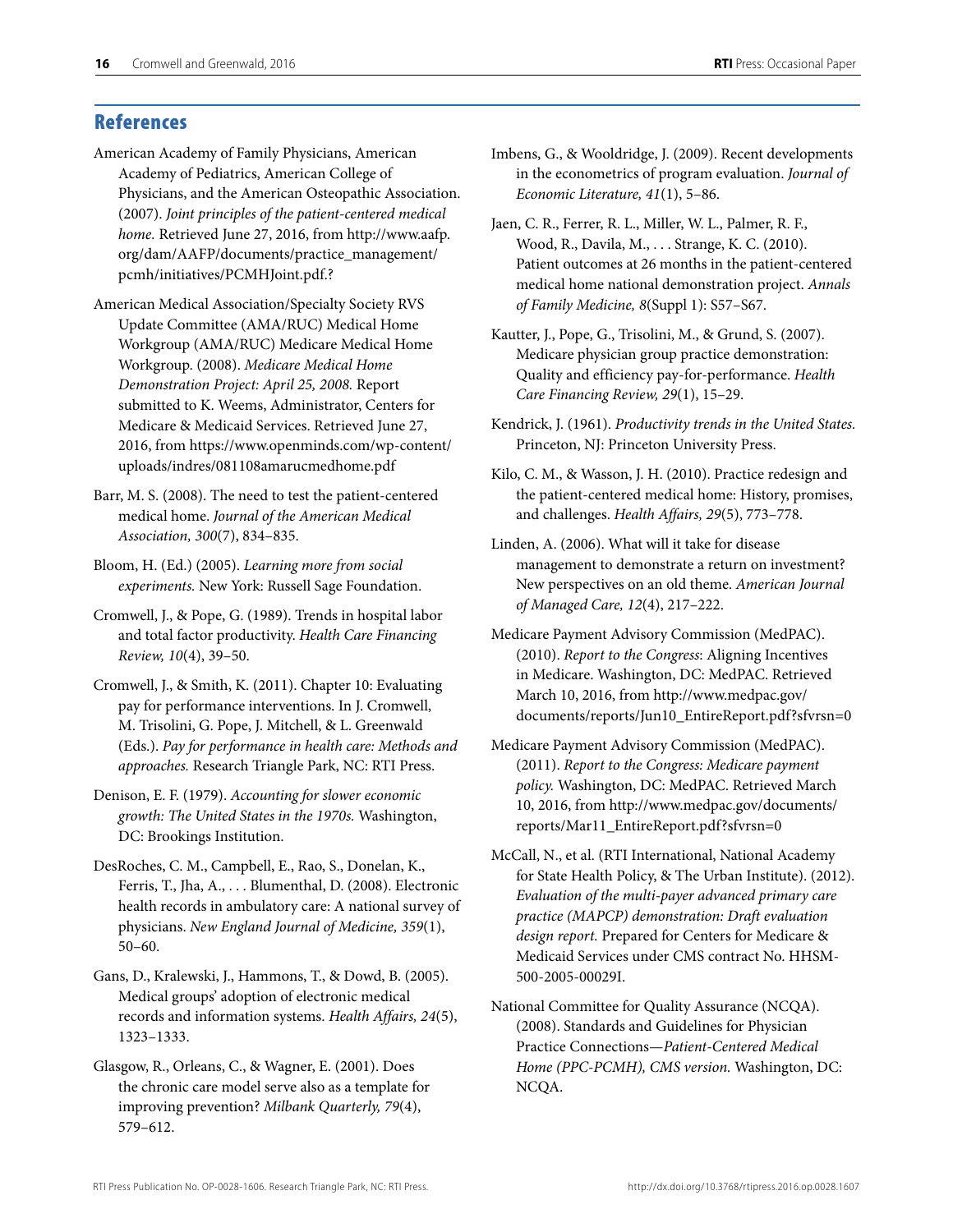O'Malley, A. S., Peikes, D., & Ginsburg, P. (2008). Qualifying a physician practice as a medical home. *Policy Perspective,* 1, 1–20.

Peikes, D., Chen, A., Schore, J., & Brown, R. (2009). Effects of care coordination on hospitalization, quality of care, and health care expenditures among Medicare beneficiaries: 15 randomized trials. *Journal of the American Medical Association, 301*(6), 603–618.

Peikes, D., Dale, S., Lundquist, J., Genevro, D. (2011). Building the evidence base for the medical home: what sample and sample size do studies need? White Paper. AHRQ pub. no. 11-0100-EF.

Peikes, D., Zutshi, A., Genevro, J., Smith, K., Parchman, M., & Meyers, D. (2012). *Early evidence on the patientcentered medical home.* AHRQ Publication No. 12-0020-EF. Rockville, MD: Agency for Healthcare Research and Quality.

Rosenbaum, P. R., & Rubin, D. B. (1983). The central role of the propensity score in observational studies for causal effects. *Biometrika*, *70*, 41–55.

Sidorov, J. (2008). The patient-centered medical home for chronic illness: Is it ready for prime time? *Health Affairs* 27(5), 1231–1234.

US Bureau of Labor Statistics. (May 2010). Occupational employment statistics. Occupational employment and wages. Available from<http://www.bls.gov/oes/>

US Census Bureau. (2009). Statistical abstract of the United States: 2009. Retrieved June 27, 2016, from [http://www.](http://www.census.gov/library/publications/2008/compendia/statab/128ed.html) [census.gov/library/publications/2008/compendia/](http://www.census.gov/library/publications/2008/compendia/statab/128ed.html) [statab/128ed.html](http://www.census.gov/library/publications/2008/compendia/statab/128ed.html)

Wagner, E. (1998). Chronic disease management: What will it take to improve care for chronic illness? *Effective Clinical Practice 1*(1), 2–4.

Wagner, E., Austin, B., & Davis, C. (2001). Improving chronic illness care: Translating evidence into action. *Health Affairs, 20*(6), 64–78.

Zuckerman, S., Merrell, K., Berenson, R., Gans, D., Underwood, W., Williams, A., Erickson, S., & Hammons, T. (2009). *Incremental cost estimates for the patient-centered medical home.* (Pub. No. 1325). Washington, DC: Commonwealth Fund.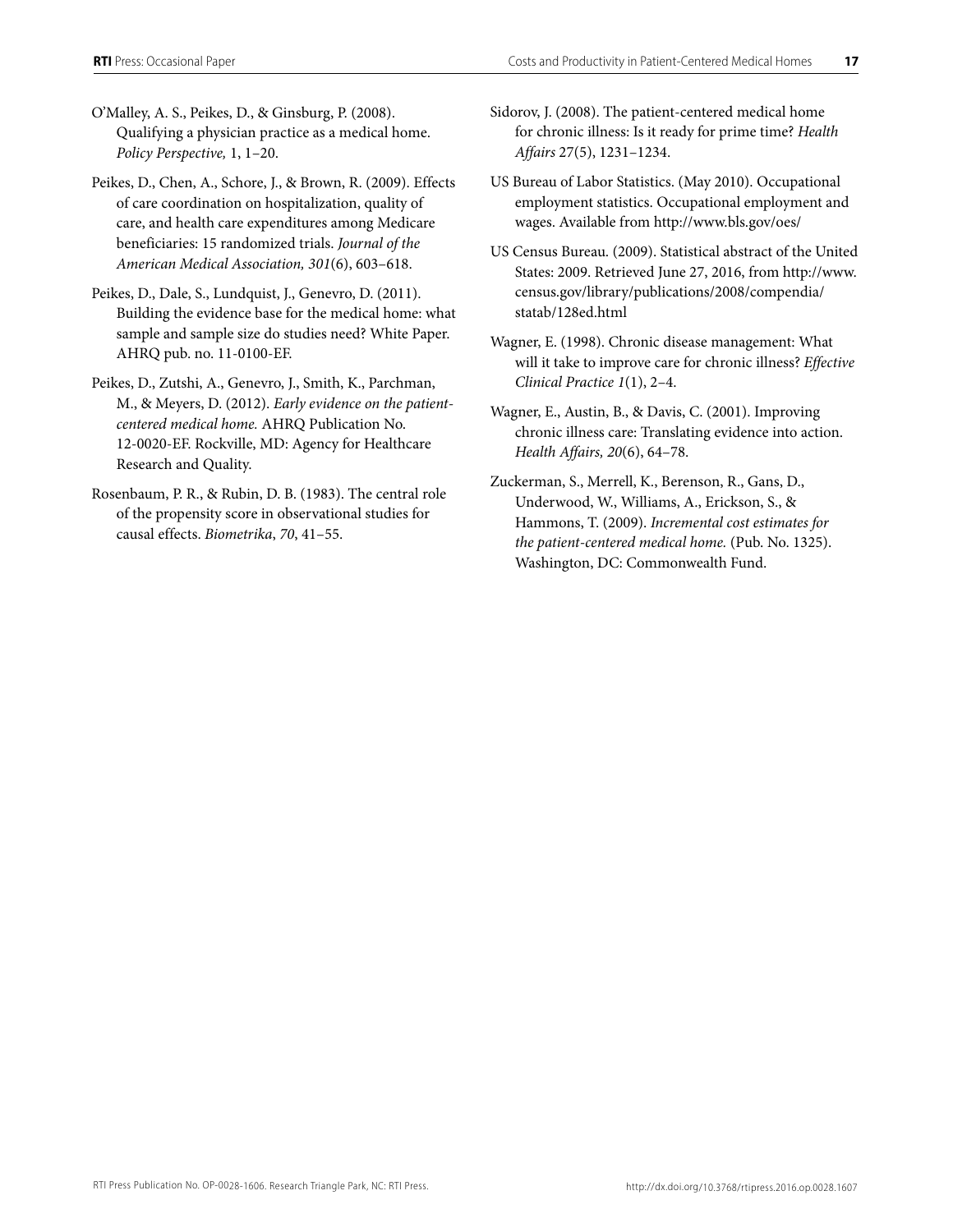### <span id="page-21-0"></span>Appendix. Calculation of PCMH Information Technology (IT) Costs

IT costs per beneficiary-month, IT\$, shown in equation 4, are based on American Medical Association (AMA/RUC, 2008) estimates of equipment unit costs (cost/unit) summed across *j*  different components (e.g., monitors, servers, maintenance), then amortized across machine life-years (LY) and divided by the total number of beneficiary-months per year in the practice (see also Gans et al., 2005; DesRoches et al., 2008).

IT\$ =  $\Sigma_i[(\text{cost} / \text{unit})_i / LY_i]/12B$ ,

where  $B =$  the number of beneficiaries per physician per practice.

We assume that all future IT expenses are supported solely by Medicare PCMH payments and not shared by other payers.<sup>1</sup> Estimated IT costs per Medicare beneficiary-month would be only one-sixth this amount if costs were prorated across all unique patients in a practice (400/2,400), but the perbeneficiary estimate is still minor compared with required savings in most initiatives. Given the model's focus on utilization reductions and staff productivity, practice IT costs are debited from savings that are available for covering extra coordination services.

<sup>&</sup>lt;sup>1</sup> This assumption excludes the IT funding that has been provided through Centers for Medicare & Medicaid Services Electronic Health Record Incentive Programs and Beacon grants. Including such funding to PCMHs should reduce intervention IT costs.